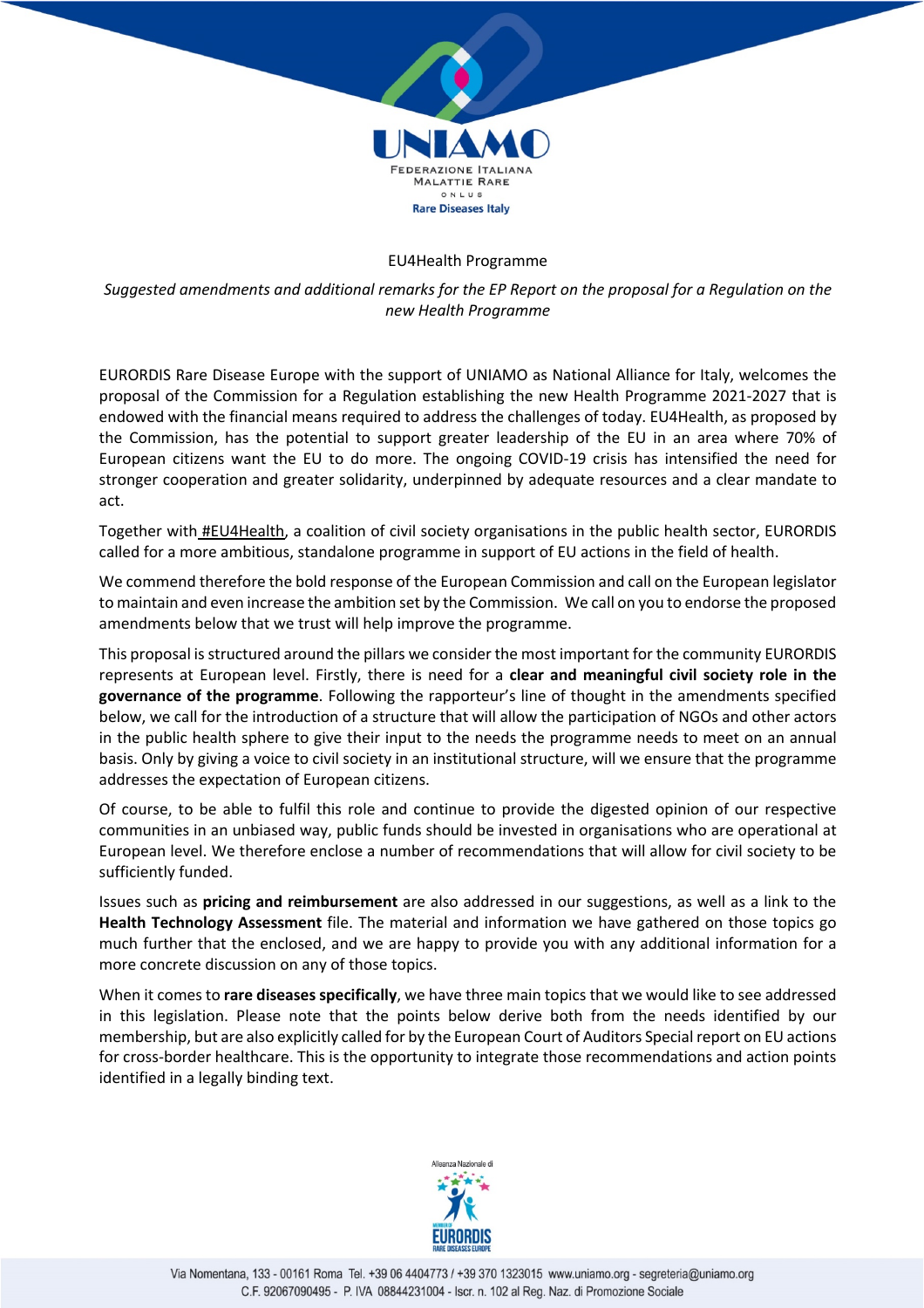

1. **There is an urgent need for introducing or updating a general rare disease framework.** The **Communication from the European Commission on rare diseases (2008) and the Recommendation from the Council of the European Union (2009)** constitute **two key milestones in establishing a comprehensive strategy** to support EU Member States on issues including diagnosis, treatment and care for rare disease patients throughout Europe, **integrating EU regulations and recommendations relevant to rare diseases.** Most importantly, the Council Recommendation called on EU Member States to adopt a national plan or strategy for rare diseases. All those documents (both at national and European level) need to be updated to reflect the current reality. With the support of the European Parliament, EURORDIS is conducting the Rare 2030 foresight study. Rare 2030 gathers the input of a large group of patients, practitioners and key opinion leaders to propose policy recommendations that will lead us to improved policy and a better future for people living with a rare disease in Europe. At the beginning of next year, it will result in recommendations on the most critical areas needing sound policy.

**What can be done at this stage, is the inclusion of a call for action in the binding text of the legislation, so that more concrete actions can follow later on.**

2. **European Reference Networks** have shown to have a great potential with the results that they have produced in the time that they have already been operational. Nevertheless, this has also allowed for many points of improvement to be identified.

3. **Digital health** is an area that is being developed increasingly more at both national and European level. A coherent approach should be taken from the start to avoid hurdles later down the line. We therefore suggest that the Electronic Healthcare Records are connected to patient registries, and in the field of rare diseases linked to the ORPHAcodes.

## **A) Civil Society in decision-making on work programmes**

**Suggestions for new amendments:**

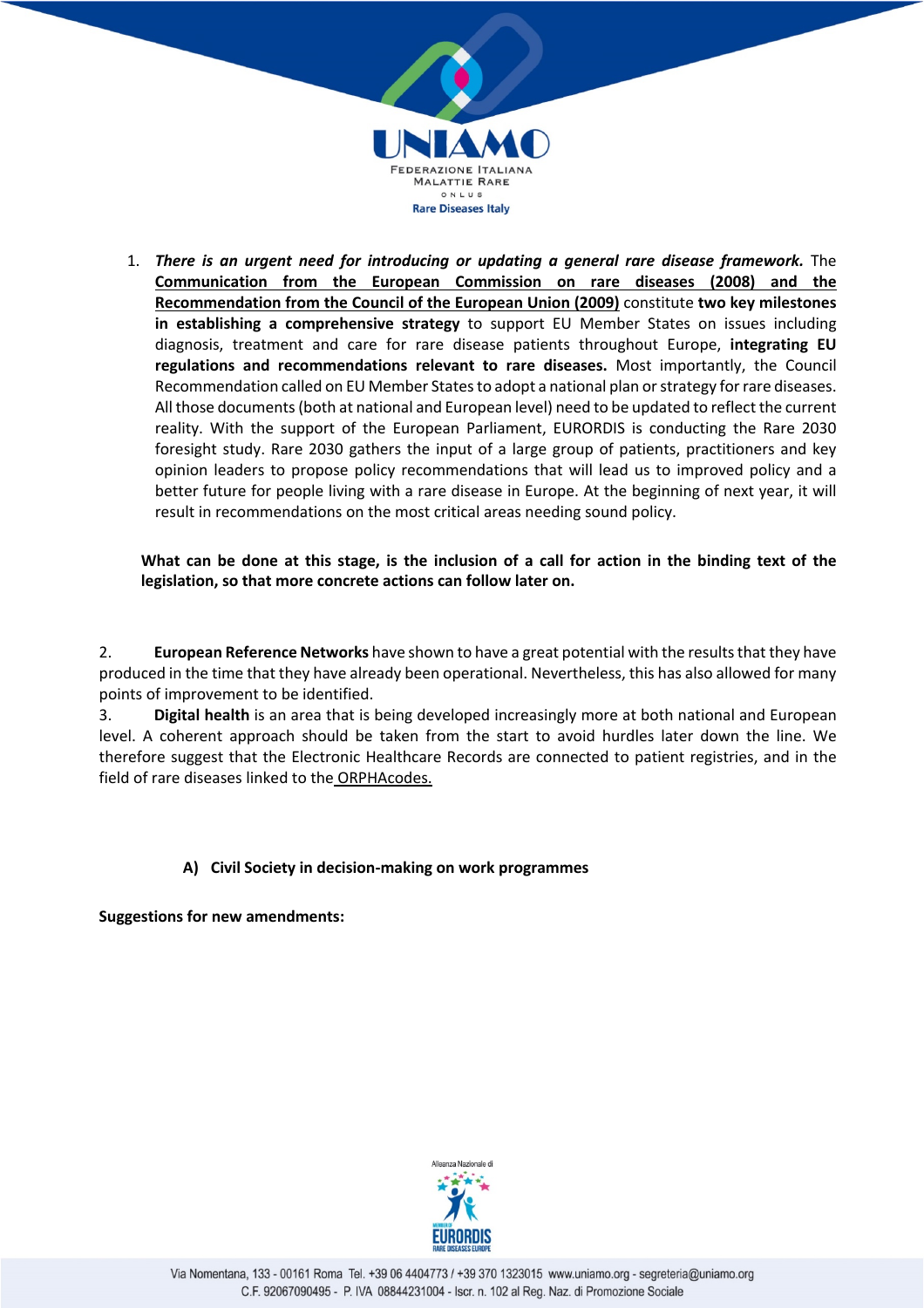

| Proposal for a     | Amendment                                                                                                               |
|--------------------|-------------------------------------------------------------------------------------------------------------------------|
| regulation Recital | (15a)<br>The rights of patients also extend to their right to be involved in any decision                               |
| 15 a (new)         | that affects their lives. Furthermore, the participation of patients and citizens is key                                |
|                    |                                                                                                                         |
| Text proposed by   | for civil society to witness how decisions are made, as a matter of transparency and                                    |
| the Commission     | trust. In that sense, the role of patients is clearly stated in most Union legislation on                               |
|                    | pharmaceuticals. The Union legislator decided that patients are members with full                                       |
|                    | rights in the Committee for Orphan Medicinal Products established by Article 4 of                                       |
|                    | Regulation (EC) No 141/2000 of the<br>European Parliament and of the Council a, in the Paediatric Committee established |
|                    | by Article 4 of Regulation (EC) No 1901/2006 of the European Parliament and of the                                      |
|                    | Council b, in the Committee for Advanced Therapies established by Article 21 of                                         |
|                    | Regulation (EC) No 1394/2007 of the European Parliament and of the Council1c, in                                        |
|                    | the Pharmacovigilance Committee established by Article 61a of Regulation (EC) No                                        |
|                    | 726/2004 of the European Parliament and of the Council1d, and in the                                                    |
|                    | Management Board established by Article 65 of Regulation (EC) No 726/2004.                                              |
|                    |                                                                                                                         |
|                    | 1a Regulation (EC) No 141/2000 of the European Parliament and of the Council of 16                                      |
|                    | December 1999 on orphan medicinal products (OJ L 18, 22.1.2000, p. 1).                                                  |
|                    | 1b Regulation (EC) No 1901/2006 of the European Parliament and of the Council of                                        |
|                    | 12 December 2006 on medicinal products for paediatric use and amending                                                  |
|                    | Regulation (EEC) No 1768/92, Directive                                                                                  |
|                    | 2001/20/EC, Directive 2001/83/EC and Regulation (EC) No 726/2004 (OJ L 378,                                             |
|                    | 27.12.2006, p. 1).                                                                                                      |
|                    | 30.4.2004, p. 1).                                                                                                       |
|                    | Or. en                                                                                                                  |
|                    |                                                                                                                         |
|                    |                                                                                                                         |
|                    |                                                                                                                         |
|                    |                                                                                                                         |
|                    |                                                                                                                         |

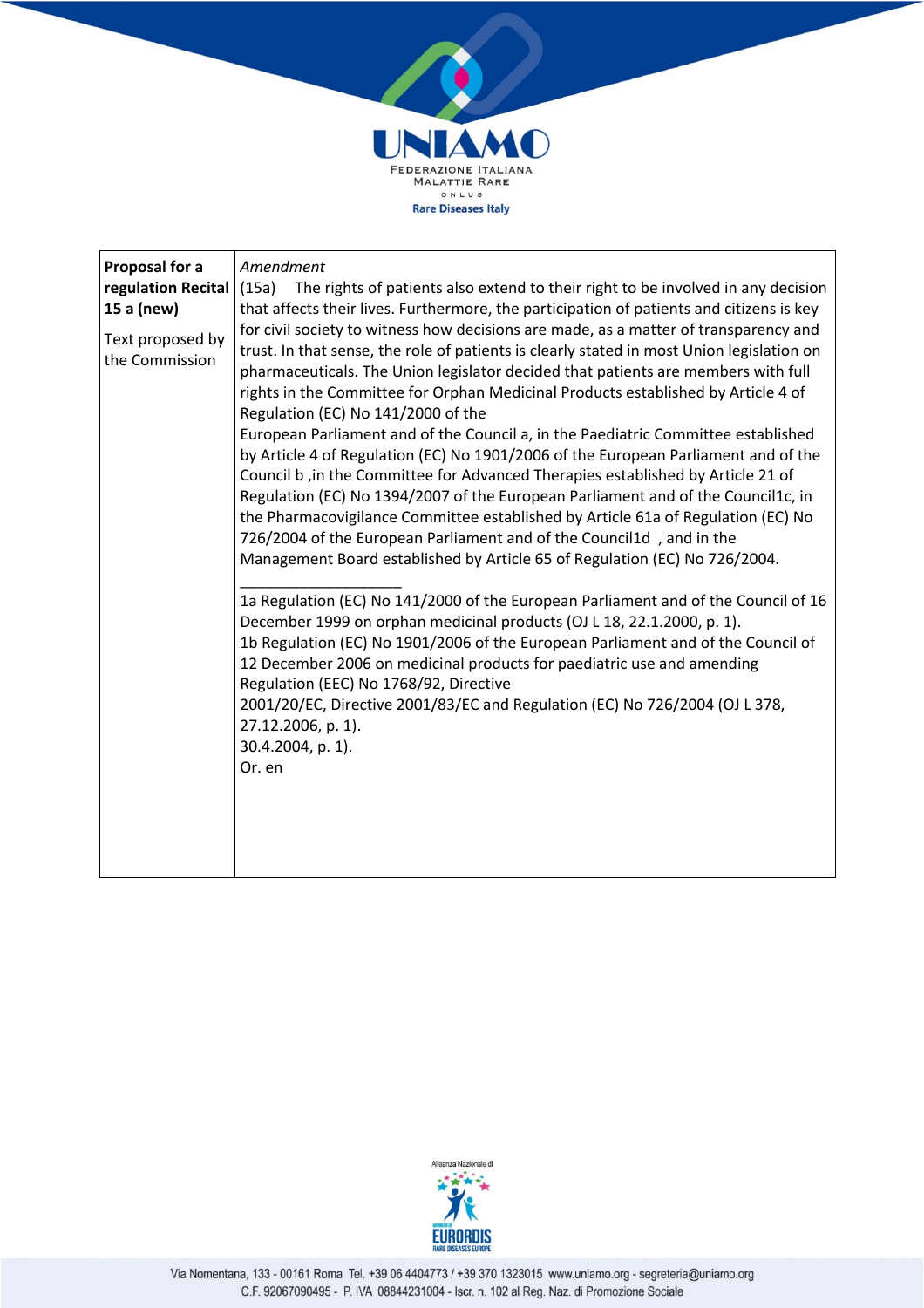

| <b>Proposal for a</b><br>regulation<br>Recital 34 a<br>(new) | To achieve a coherent implementation of the actions included in the<br>(34a)<br>EU4Health programme, a EU4Health Steering Board should be established.<br>That independent stakeholder group<br>should be responsible, inter alia, for coordination, cooperation in the<br>implementation of the actions, and for creating synergies between the<br>Programme and other programmes which comprise a health dimension. |
|--------------------------------------------------------------|-----------------------------------------------------------------------------------------------------------------------------------------------------------------------------------------------------------------------------------------------------------------------------------------------------------------------------------------------------------------------------------------------------------------------|
|--------------------------------------------------------------|-----------------------------------------------------------------------------------------------------------------------------------------------------------------------------------------------------------------------------------------------------------------------------------------------------------------------------------------------------------------------------------------------------------------------|

| <b>Proposal for a regulation</b>                                                                                                                                                      | Amendment                                                                                                                                                                                                                                      |
|---------------------------------------------------------------------------------------------------------------------------------------------------------------------------------------|------------------------------------------------------------------------------------------------------------------------------------------------------------------------------------------------------------------------------------------------|
| Article 16 - paragraph 1                                                                                                                                                              |                                                                                                                                                                                                                                                |
| Text proposed by the Commission                                                                                                                                                       | The Commission shall consult the health authorities of the<br>Member States in the Steering Group on Health Promotion,<br>Disease Prevention and Management of Non-Communicable<br>Diseases, as well as relevant Union decentralised agencies, |
| The Commission shall consult the health<br>authorities of the Member States in the                                                                                                    | the EU4Health Steering Board and other relevant<br>stakeholders, such as representatives of civil society                                                                                                                                      |
| Steering Group on Health Promotion,<br>Disease Prevention and Management of<br>Non-Communicable Diseases on the<br>work plans established for the<br>Programme and its priorities and | organisations, in particular patients' organisations, on the<br>work plans established for the Programme and its priorities<br>and strategic orientations and its implementation.                                                              |
| strategic orientations and its<br>implementation.                                                                                                                                     |                                                                                                                                                                                                                                                |

*The adequate involvement of civil society representatives, including patient representatives, in decisions on the Health Programme would reinforce the democratic nature of the decision-making process, as evoked in the EU Treaty (Declaration 17 of the Annex) "(…) Transparency of the decision-making process strengthens the democratic nature of the institutions and the public's confidence in the administration." The participation of civil society will also reinforce the public acceptance and ensure and better dissemination of decisions taken by the Steering Group.*

*Moreover, as far as patient representatives are concerned, this is consistent with a key principle whereby "*patients' advocates should be involved at every level of decision-making for all decisions that affect the lives of the patients, and they should be included in all forums with equal credibility as other participants*".*

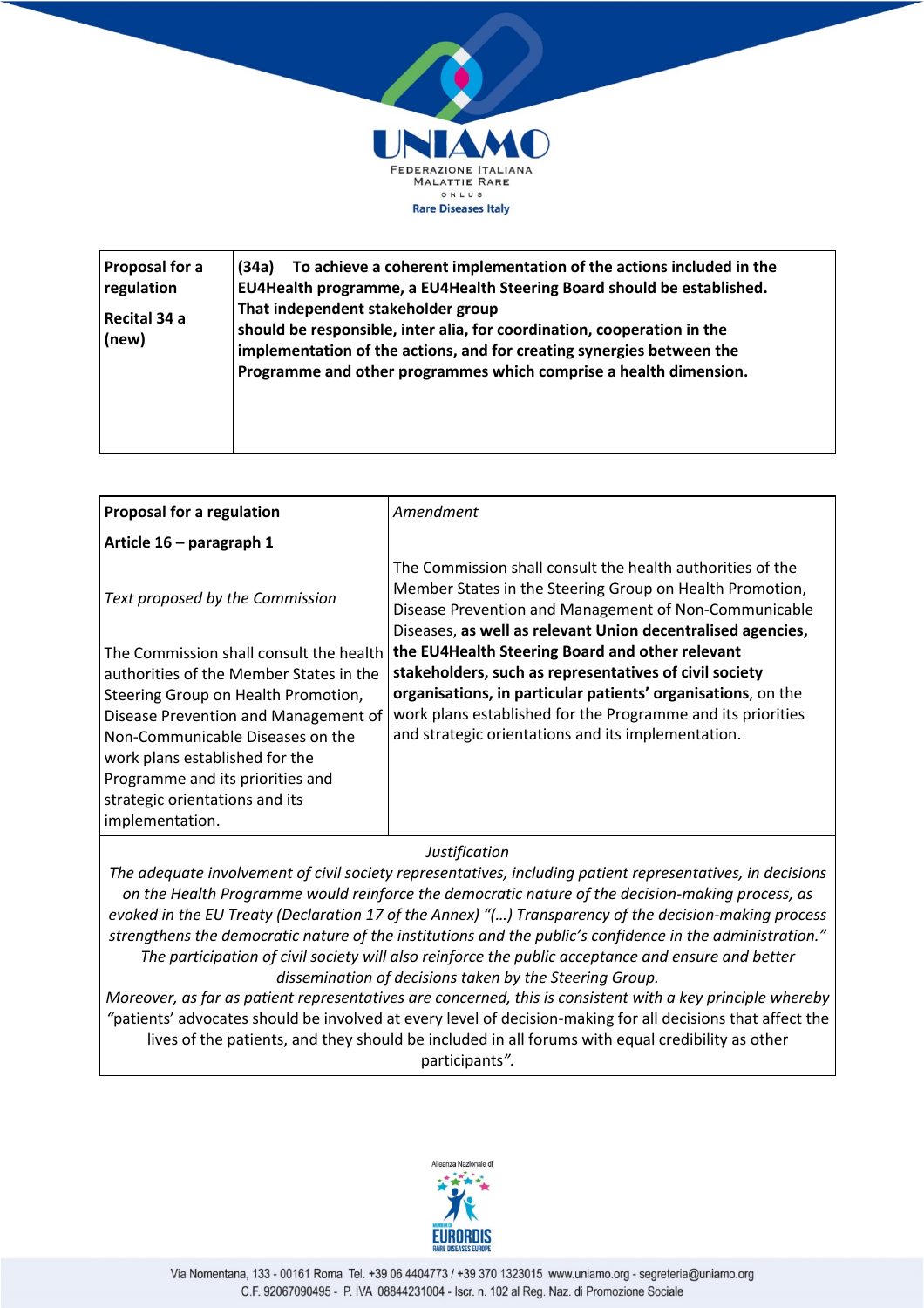

| Proposal for a<br>regulation                                   | Amendment                                                                                                                                                                                                                                                                                                                                                                                                                                                                                                                                                                                                                                                                                                                                                                                                                                                                                                                                                                                                                                                                                                                                                                                                                                                                                                                                                                                                                                                                                                                                                                                                                                                                                                                                                                                                                                                                                                                                                                                                                                                                                                                                                                                                                                                                                                                                                                                                                                                                                                                                                                            |
|----------------------------------------------------------------|--------------------------------------------------------------------------------------------------------------------------------------------------------------------------------------------------------------------------------------------------------------------------------------------------------------------------------------------------------------------------------------------------------------------------------------------------------------------------------------------------------------------------------------------------------------------------------------------------------------------------------------------------------------------------------------------------------------------------------------------------------------------------------------------------------------------------------------------------------------------------------------------------------------------------------------------------------------------------------------------------------------------------------------------------------------------------------------------------------------------------------------------------------------------------------------------------------------------------------------------------------------------------------------------------------------------------------------------------------------------------------------------------------------------------------------------------------------------------------------------------------------------------------------------------------------------------------------------------------------------------------------------------------------------------------------------------------------------------------------------------------------------------------------------------------------------------------------------------------------------------------------------------------------------------------------------------------------------------------------------------------------------------------------------------------------------------------------------------------------------------------------------------------------------------------------------------------------------------------------------------------------------------------------------------------------------------------------------------------------------------------------------------------------------------------------------------------------------------------------------------------------------------------------------------------------------------------------|
| Article 16 a<br>(new)<br>Text proposed<br>by the<br>Commission | <b>Article 16a EU4Health Steering Board</b><br>1.<br>The Commission shall establish a<br>EU4Health Steering Board ('the Steering Board') to advise it, in a consultative<br>capacity, in steering the implementation of the Programme, as well as its monitoring<br>and evaluation.<br>2.<br>The Steering Board shall focus on creating synergies between the<br>Programme and other Programmes which comprise a health dimension, through<br>coordination, cooperation and synergies, promoting engagement with patients and<br>society, and providing scientific advice and recommendations to the Commission. In<br>exercising its role, the Steering Board shall provide value oriented health actions,<br>sustainability, better health solutions, and shall foster access and reduce health<br>inequalities.<br>The Steering Board shall be an independent stakeholder group, composed of<br>3.<br>actors from relevant sectors in the field of public health, wellbeing and social<br>protection, with participation of representatives of regions and local health<br>authorities, patient representatives and citizens.<br>The Steering Board shall be composed of 15 to 20 highly qualified individuals<br>4.<br>drawn from the fields referred to in paragraph 3. The members of the Steering Board<br>shall be appointed by the Commission in consultation with the Parliament, following<br>an open call for nominations or for expression of interests or both.<br>5.<br>The members of the Steering Board shall be appointed for the period<br>referred to in the second paragraph of Article 1.<br>The Steering Board shall have a chair who shall be appointed by the<br>6.<br>Commission from among its members. The Steering Board shall meet at least four<br>times per year.<br>7.<br>The Steering Board shall:<br>i.<br>provide input, in the form of a comprehensive strategy, for developing<br>annual work plans for the Programme,<br>following a proposal from the Commission; ii. elaborate a plan for steering<br>coordination, cooperation and synergies between the Programme and other<br>Programmes which comprise a health dimension; iii. advise the Commission with<br>regard to monitoring and evaluating the Programme, as set out in Articles 19 and 20<br>respectively.<br>The plan for steering coordination, cooperation and synergies shall facilitate action<br>or efforts to ensure that all the existing financial mechanisms relevant to health are<br>visible and coordinated, and shall help to steer coordination and cooperation. |

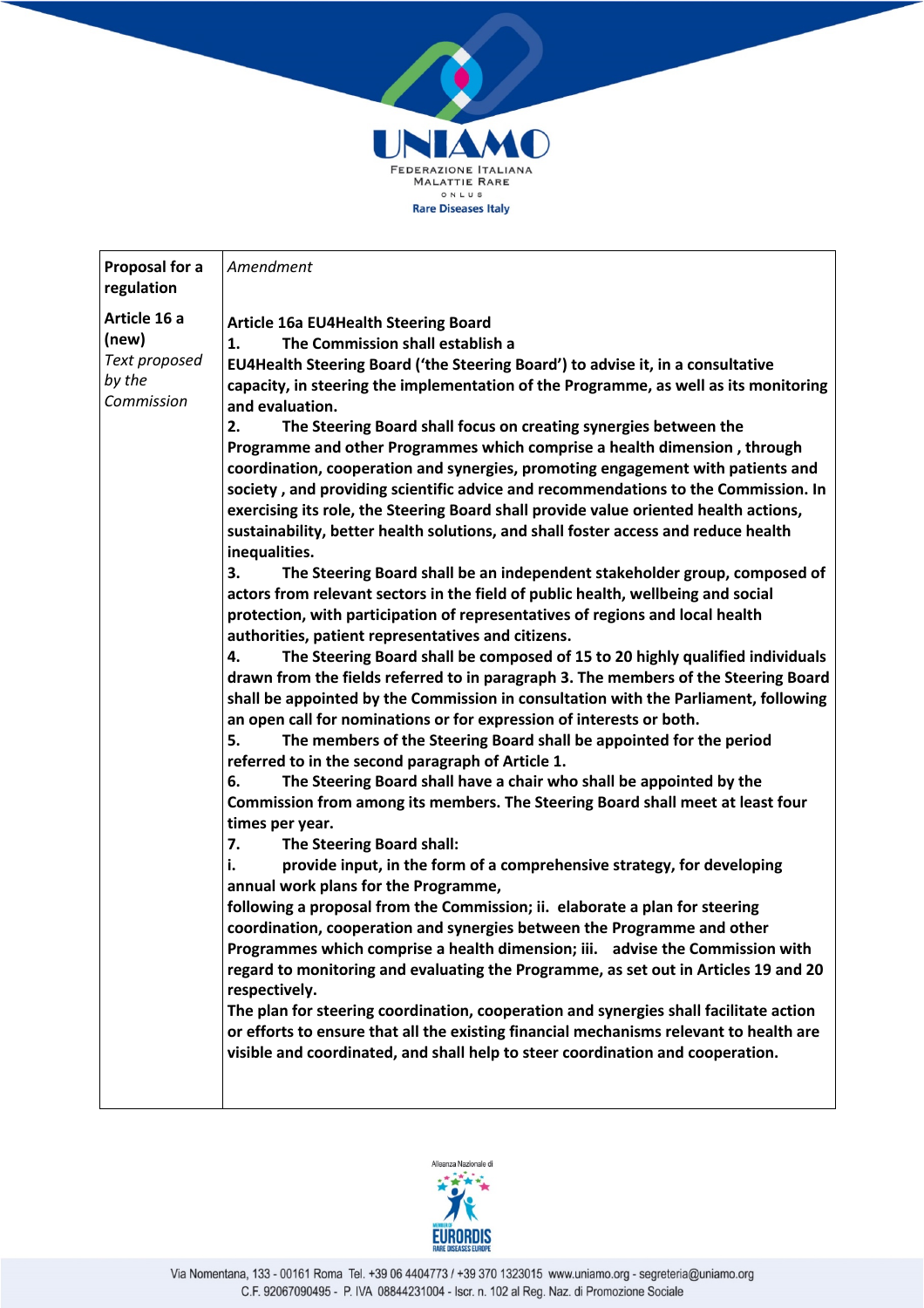

| 8.<br>The Commission may consult the Steering Board on matters other than those<br>referred to in paragraph 7. |
|----------------------------------------------------------------------------------------------------------------|
|                                                                                                                |
|                                                                                                                |
|                                                                                                                |
|                                                                                                                |
|                                                                                                                |
|                                                                                                                |
|                                                                                                                |
|                                                                                                                |
|                                                                                                                |
|                                                                                                                |
|                                                                                                                |
|                                                                                                                |
|                                                                                                                |
|                                                                                                                |
|                                                                                                                |
|                                                                                                                |
|                                                                                                                |

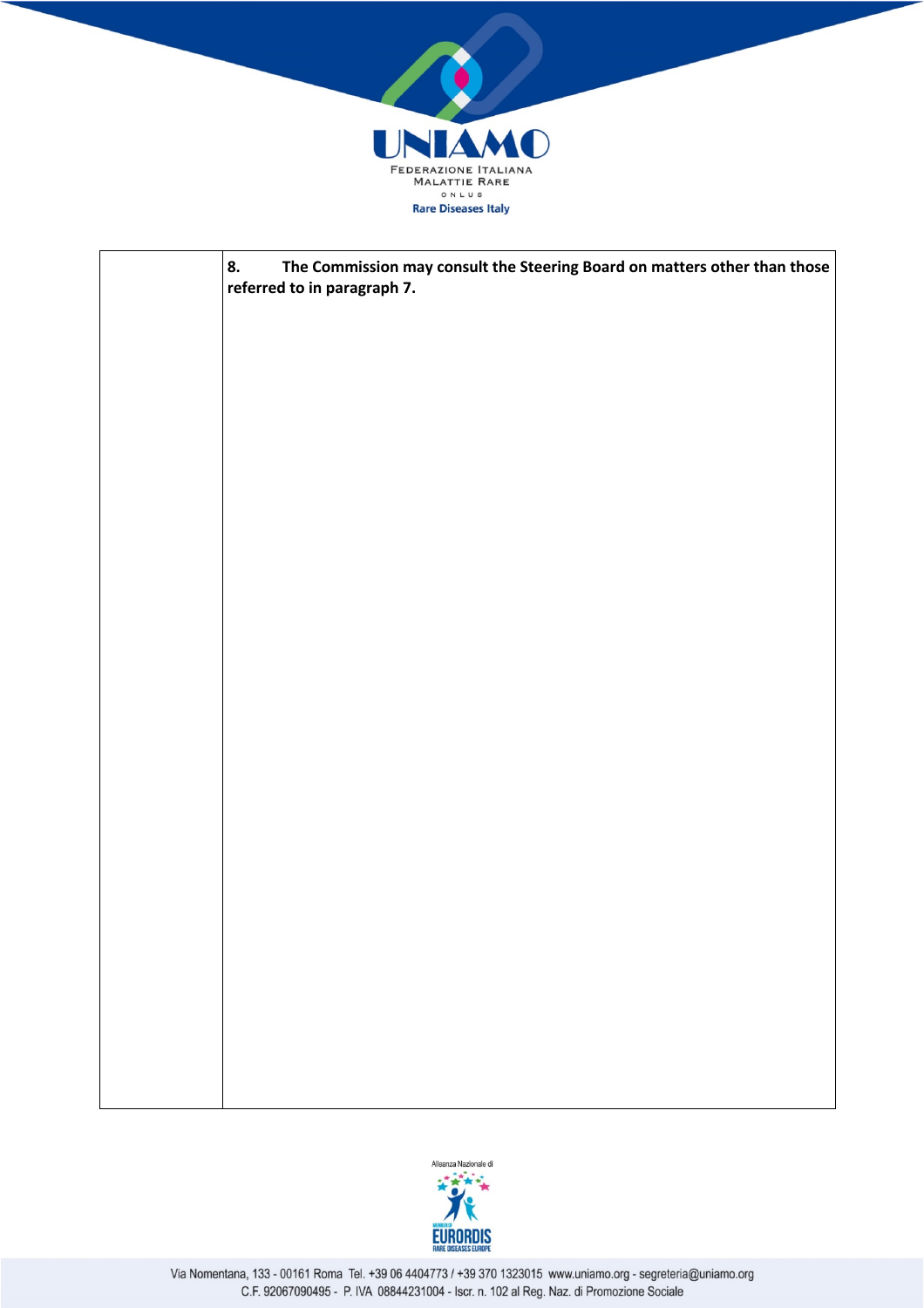

# **B) Funding for civil society**

| Article 9a<br>new                                                                                       | Article 9a Beneficiaries eligible for grants<br>1. Grants for the functioning of patient organisations at Union level may be awarded to                                              |  |
|---------------------------------------------------------------------------------------------------------|--------------------------------------------------------------------------------------------------------------------------------------------------------------------------------------|--|
|                                                                                                         | European patient organisations which comply with all of the following conditions:                                                                                                    |  |
|                                                                                                         | (a) they are non-governmental, non-profit-making, and have as their primary objectives and                                                                                           |  |
|                                                                                                         | activities the promotion and protection of the health, and representation of the community                                                                                           |  |
|                                                                                                         | they represent in the European-level policy processes;                                                                                                                               |  |
|                                                                                                         | (b) they are mandated to represent the interests of patients at Union level by organisations<br>in at three fourths of the Member States that are representative, in accordance with |  |
|                                                                                                         | national rules or practice, of patient organisations, and that are active at regional or national                                                                                    |  |
|                                                                                                         | level.                                                                                                                                                                               |  |
|                                                                                                         |                                                                                                                                                                                      |  |
|                                                                                                         |                                                                                                                                                                                      |  |
| Justification                                                                                           |                                                                                                                                                                                      |  |
| There is a large number of arguments why civil society organisation should be funded with public funds. |                                                                                                                                                                                      |  |
|                                                                                                         | The European Economic and Social Committee has given an overview of many of them and calls for more                                                                                  |  |

*EU funding for civil society organisations.* https://www.eesc.europa.eu/en/our-work/opinionsinformation-reports/opinions/financing-csos-eu-own-initiative-opinion

C. C)

# **C) European Cooperation on pricing and reimbursement of medicines**

**Suggestions for new amendments:**

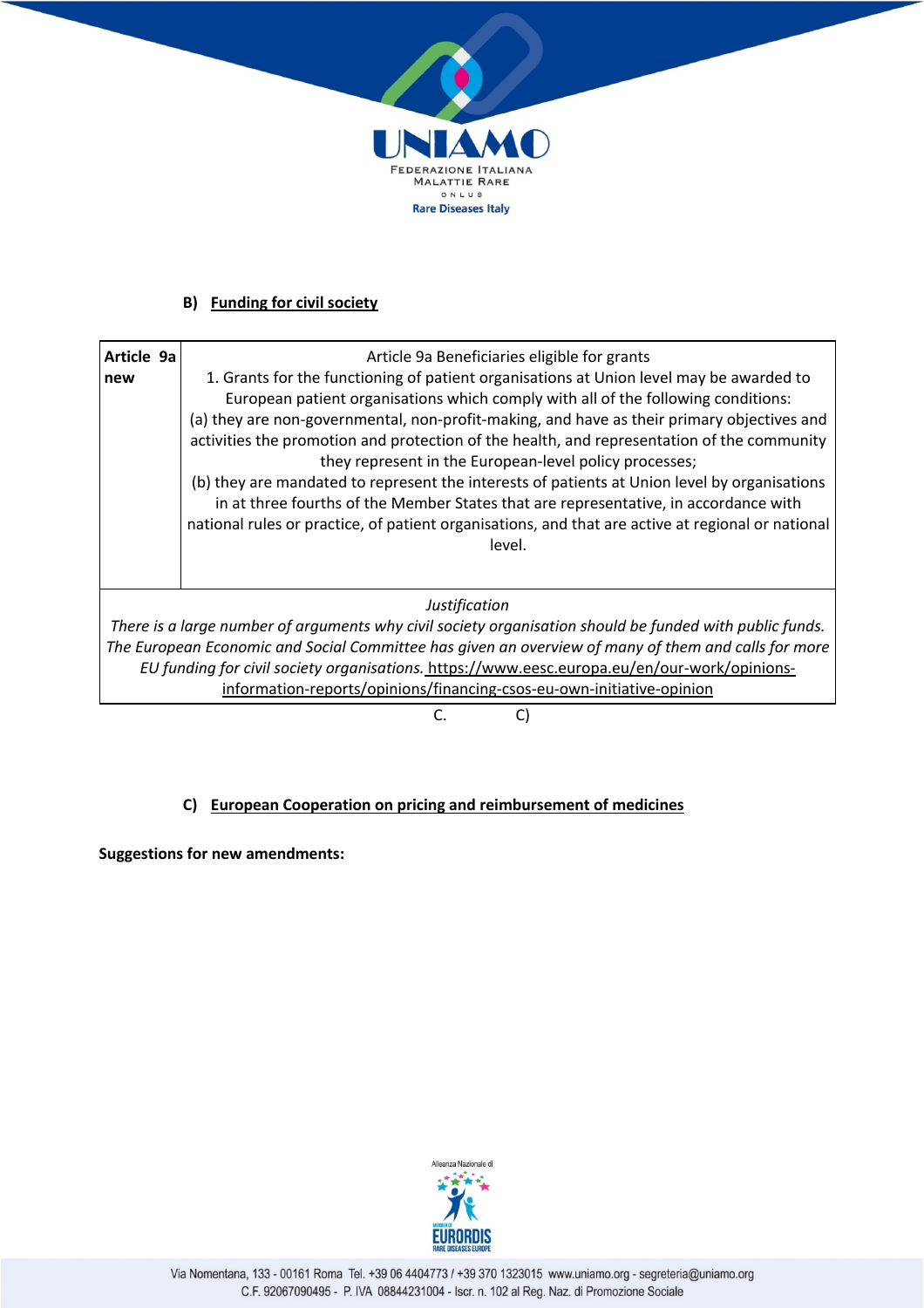

*Strengthening European cooperation in selected areas can bring better outcomes for patients and health care professionals, whilst increasing the efficiency of health systems (Council Conclusions on Encouraging Member States-driven Voluntary Cooperation between Health Systems (16 June 2017).*

*Mechanisms of voluntary cooperation between EU Member States have been gaining in strength over the last few years with the emergence of multi-country platforms of discussions on negotiations of pricing and reimbursement of medicines. As recently as 13 June 2020, an alliance of four countries have reached a deal to pre-purchase and make available COVID19 vaccine, once approved (cfr. Euronews and other media outlets). Such efforts need consolidating and unifying while respecting current treaty competences.*

*Cooperation should rely upon the principles of volume and evidence generation. The Programme should also fund initiatives that can favour the reduction of uncertainties on efficacy and effectiveness of medicines, an essential need, not only for national healthcare systems but also for patients and clinicians. In particular, medicines for rare diseases pose many different challenges to competent national authorities for pricing and reimbursement, not least as they increasingly tend to arrive at the* 

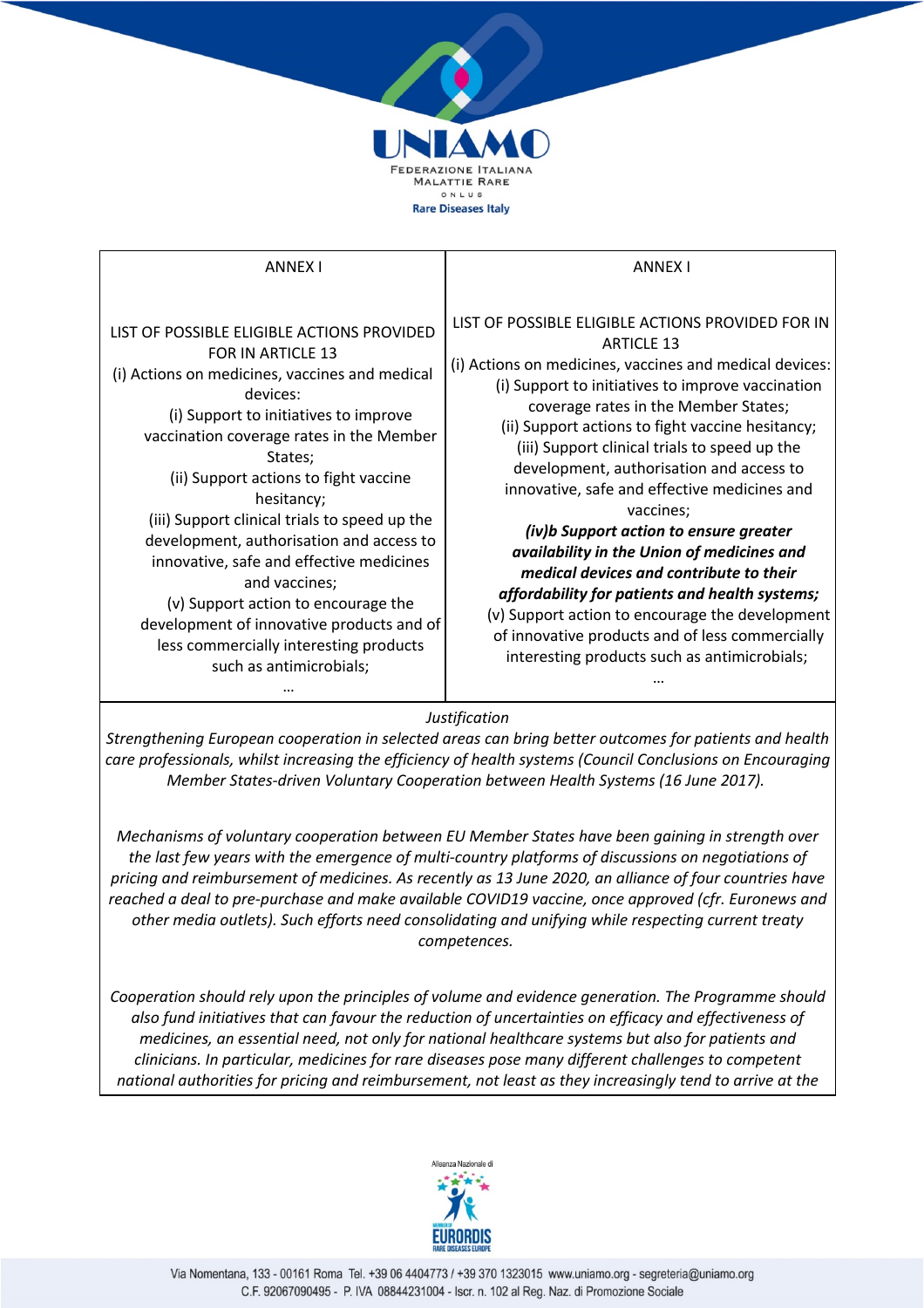

*time-point of marketing authorisation with higher levels of uncertainty on efficacy and effectiveness. The level of evidence available is often insufficient for health technology assessors to perform a stringent assessment on effectiveness and for national competent authorities on pricing and reimbursement to make a well-informed decision.*

*The Programme should also include financing to facilitate access to treatment across borders for people for rare diseases to approved treatment when not available in their country of origin, as indicated in existing legislation on patients' rights in cross border healthcare.*

# **D) Health Technology Assessment (HTA)**

The Commission adopted a proposal on Health Technology Assessment (HTA) to support cooperation on health technology assessment at Union level. Even before the momentum created by the COVID 19 pandemic for increased EU cooperation in health, it emerged that a strengthened HTA cooperation between Member States is pivotal to ensure access to high quality, timely and reliable assessments of the best available evidence to support decision-makers. In addition, the HTA proposal has been recognised as an important component for achieving the objectives of the President's Mission Letter to Commissioner Kyriakides. Therefore, the EU4Health Programme should clearly spell out the support for the implementation of the future EU framework for HTA cooperation.

**Support amendments:** 10, 23, 75 **Suggestions for new amendments:**

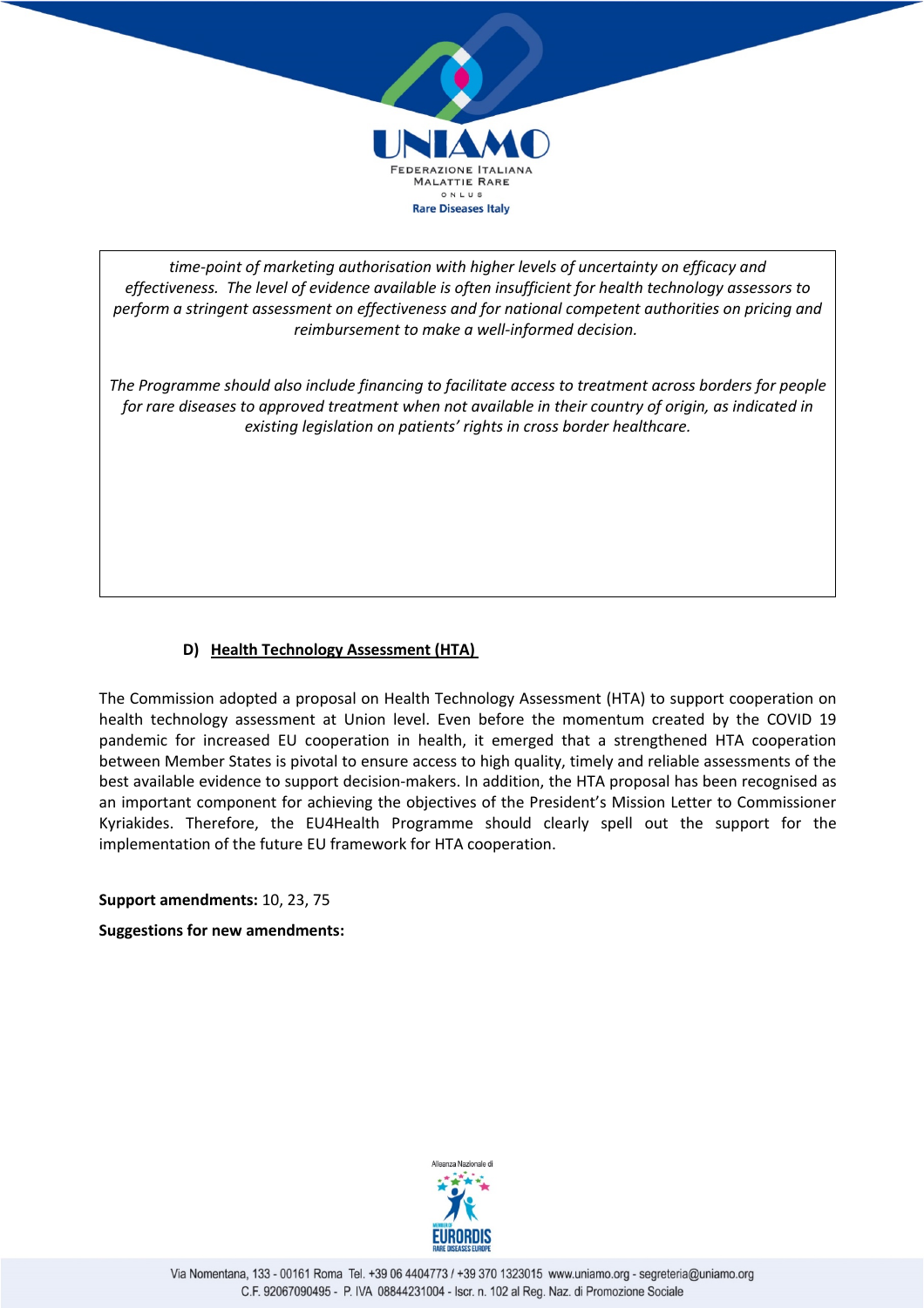

### Recital (11)

As in the time of health crisis emergency health technology assessment as well as clinical trials can contribute to the rapid development of medical countermeasures the Programme should provide support to facilitate such actions. The Commission has adopted a proposal11 on Health Technology Assessment (HTA) to support cooperation on health technology assessment at Union level.

#### Recital (11)

*In* the time of health crisis emergency Clinical Trials and Health Technology Assessment (HTA) can contribute to the rapid development, identification and availability of medical countermeasures.

The Commission has *presented, in January 2018, a Proposal for a Regulation to support cooperation on Health Technology Assessment (HTA) at Union level. The European Parliament already provided its position expressing a large support for the Proposal, which is awaiting the position and approval of the European Council.*

*A cooperation among Member States has been running for more than 20 years on a voluntary basis. The Commission Proposal aims at making this coordination fully operational and sustainable under the EU budget.*

*The Proposal profiles the creation of a permanent secretariat (also known as Coordination Group) to support Member States cooperation in the timely identification and assessment of relevant health technologies, so as to ensure the necessary transparency and consistency on the medical and scientific information to be made available to Member States, with the due involvement of experts and patients.*

*The programme should provide support to facilitate such actions, including the creation of a scientific committee to advice the HTA Coordination Group of Member States on the technologies which are meant to benefit the most from a common assessment. Medical and scientific evidence must override any national administrations' political or industrial interests.*

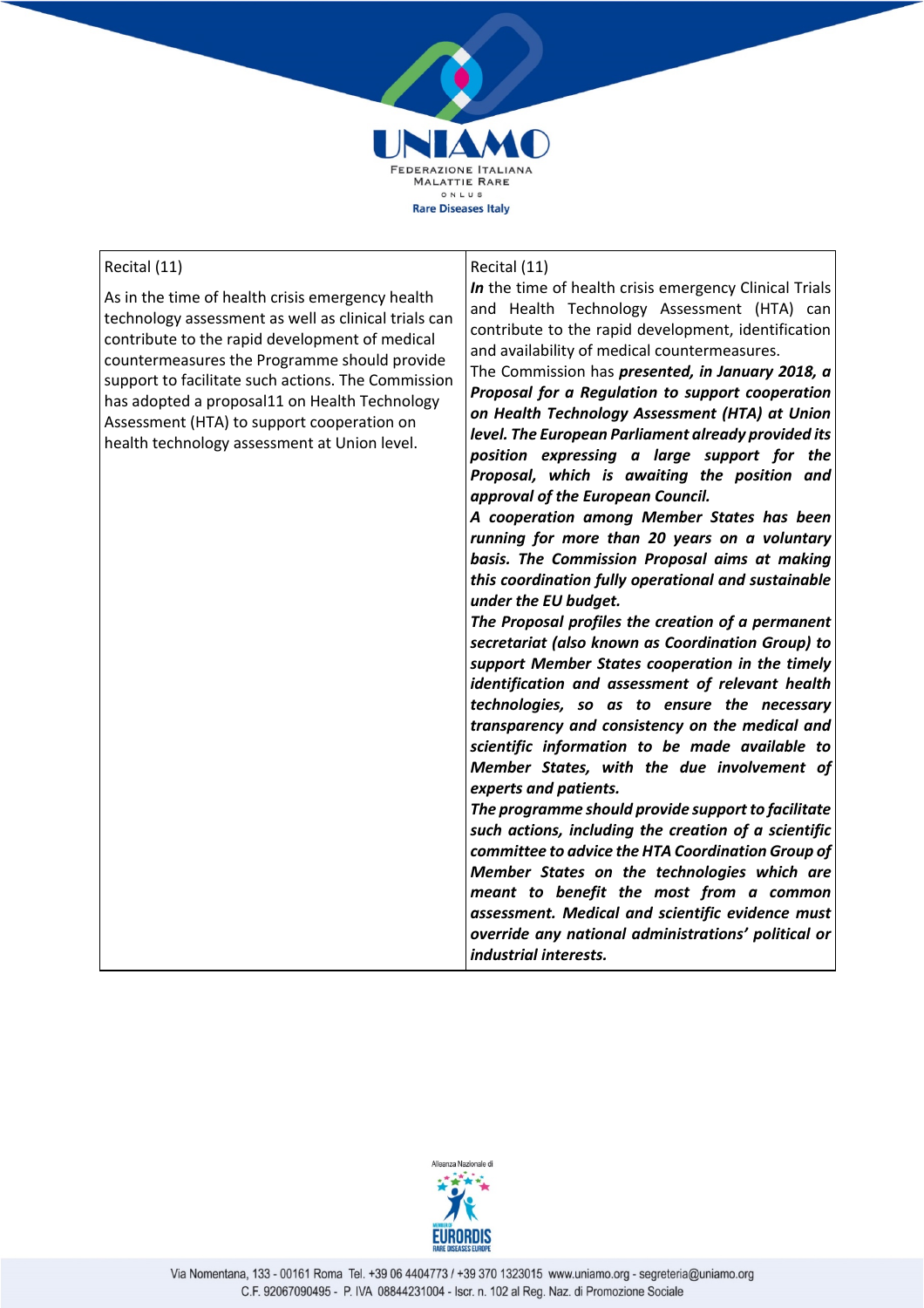

*The importance of HTA for a European integrated health system obliges us to remind the importance of the Commission Proposal, approved by the Parliament and blocked in the Council. The Amendment reminds the terms and the conditions of the Proposal, including transparency, evidencebased medicine, patient engagement, and calls for support by this programme.*

| Recital | Amendment                                                                                                                                                                                                                                                                                                                                                                                                                                                                                                                                                                                                                                                                                                                                                                                                                                                                    |
|---------|------------------------------------------------------------------------------------------------------------------------------------------------------------------------------------------------------------------------------------------------------------------------------------------------------------------------------------------------------------------------------------------------------------------------------------------------------------------------------------------------------------------------------------------------------------------------------------------------------------------------------------------------------------------------------------------------------------------------------------------------------------------------------------------------------------------------------------------------------------------------------|
| (15a)   |                                                                                                                                                                                                                                                                                                                                                                                                                                                                                                                                                                                                                                                                                                                                                                                                                                                                              |
| new     | The rights of patients also extend to their right to be involved in any decision that affect<br>their lives. Furthermore, the participation of patients and citizens is key for civil society to<br>witness how decisions are made, as a matter of transparency and trust.<br>In that sense, the role of patients is clearly stated in most EU legislations on<br>pharmaceuticals. At the European Medicines Agency (EMA), the European legislator<br>decided patients are members with full rights in the Committee for Orphan Medicinal<br>Products (Regulation EC 141/2000 Art.4), in the Paediatric Committee (Regulation EC<br>1901/2006 Art.4), in the Committee for Advanced Therapies (Regulation EC 1394/2007<br>Art.21), in the Pharmacovigilance Committee (Regulation (EU) No 1235/2010 art.61), and in<br>the Management Board (Regulation EC 726/2004 Art.65). |
|         |                                                                                                                                                                                                                                                                                                                                                                                                                                                                                                                                                                                                                                                                                                                                                                                                                                                                              |
|         | <b>Justification</b>                                                                                                                                                                                                                                                                                                                                                                                                                                                                                                                                                                                                                                                                                                                                                                                                                                                         |
|         | Patients' rights include their engagement in any decision-making that affect their lives.                                                                                                                                                                                                                                                                                                                                                                                                                                                                                                                                                                                                                                                                                                                                                                                    |

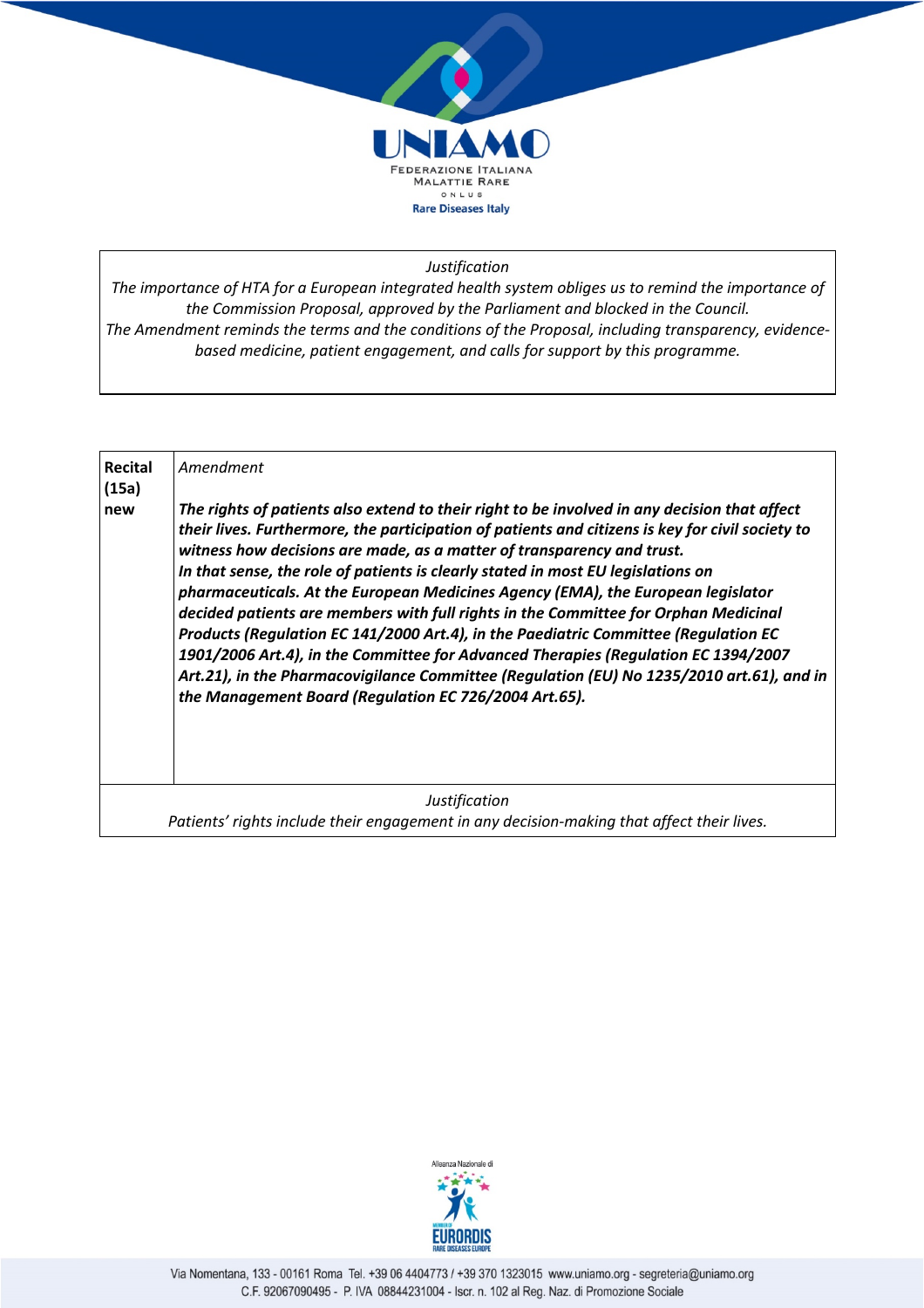

# **Proposal for a regulation**

**Recital (21)**

*Text proposed by the Commission* In accordance with Article 114 TFEU, a high level of health protection should be ensured in the legislation adopted by the Union for the establishment and the functioning of the internal market. On the basis of Article 114 TFEU and point (c) of Article 168(4) TFEU, a considerable body of Union acquis was developed which guarantees the high standards of quality and safety for medicinal products and medical devices. Given the rising healthcare demand, Member States' healthcare systems face challenges in the availability and affordability of medicines and medical devices. To ensure a better public health protection as well as the safety and empowerment of patients in the Union, it is essential that patients and health systems have access to high quality healthcare products and can fully benefit from them

## *Amendment*

In accordance with Article 114 TFEU, a high level of health protection should be ensured in the legislation adopted by the Union for the establishment and the functioning of the internal market. On the basis of Article 114 TFEU and point (c) of Article 168(4) TFEU, a considerable body of Union acquis was developed which guarantees the high standards of quality and safety for medicinal products and medical devices. Given the rising healthcare demand, Member States' healthcare systems face challenges in the availability and affordability of medicines and medical devices. To ensure a better public health protection as well as the safety and empowerment of patients in the Union, it is essential that patients and health systems have access to high quality healthcare products and can fully benefit from them*, based on a transparent, consistent patient-oriented medical information. That is expected to be ensured by a stable and permanent cooperation on Health Technology Assessment, in support of the Member State decision-making.*

| Article 4.9<br>support integrated work among Member<br>States, and in particular their health systems,<br>including the implementation of high-impact<br>prevention practices, and scaling up<br>networking through the European Reference<br>Networks and other transnational networks; | Article 4.9<br>support integrated work among Member States, and in<br>particular their health systems, including the<br>implementation of high-impact prevention practices, the<br>identification of health technologies meant to benefit<br>from a European assessment, and scaling up networking<br>through the European Reference Networks and other<br>transnational networks; |
|------------------------------------------------------------------------------------------------------------------------------------------------------------------------------------------------------------------------------------------------------------------------------------------|------------------------------------------------------------------------------------------------------------------------------------------------------------------------------------------------------------------------------------------------------------------------------------------------------------------------------------------------------------------------------------|
|                                                                                                                                                                                                                                                                                          |                                                                                                                                                                                                                                                                                                                                                                                    |

*The Amendment translates into specific objectives the point on HTA explained in Whereas 11 and 21, giving a more concrete idea of the what has to be achieved as ultimate goal.*

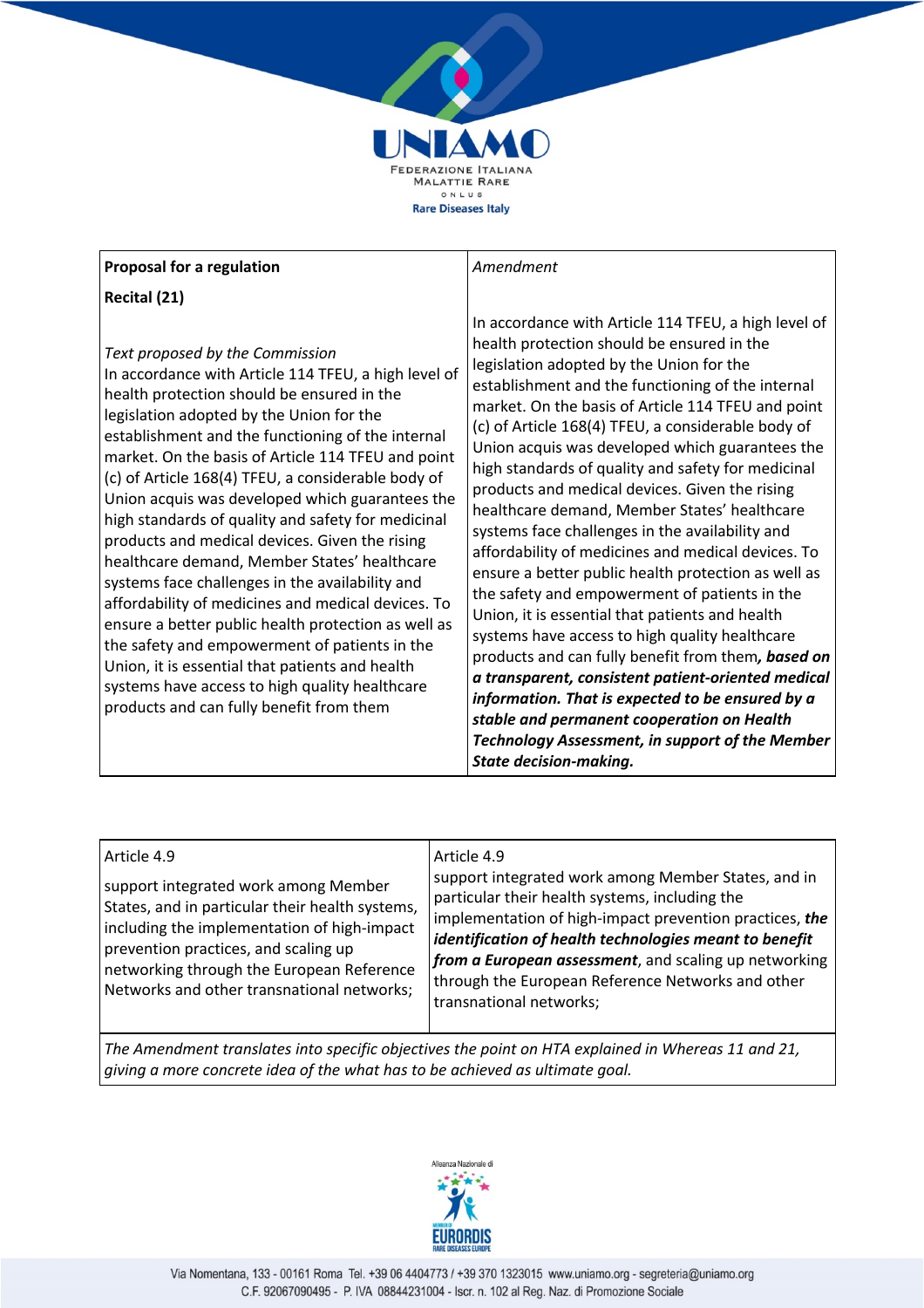

| <b>Proposal for a regulation</b>                  | Amendment                                                                                                                                                                                                           |
|---------------------------------------------------|---------------------------------------------------------------------------------------------------------------------------------------------------------------------------------------------------------------------|
| <b>ANNEX I</b>                                    |                                                                                                                                                                                                                     |
| Text proposed by the Commission                   | (xiii) Support an Union framework and the respective<br>interoperable digital tools for to strengthen health<br>technology assessment cooperation among Member<br>States and in networks, including those needed in |
| (xiii) Support an Union framework and the         | order to enable Member States to deliver and                                                                                                                                                                        |
| respective interoperable digital tools for        | exchange timely, reliable and high quality joint                                                                                                                                                                    |
| cooperation among Member States and in            | clinical assessments, and joint scientific consultations                                                                                                                                                            |
| networks, including those needed to enable        | and other relevant activities to support decision-                                                                                                                                                                  |
| Member States to deliver joint clinical           | makers. to exchange outcomes of HTA cooperation.                                                                                                                                                                    |
| assessments and joint scientific consultations to | (xiv) Support an Union framework and the respective                                                                                                                                                                 |
| exchange outcomes of HTA cooperation.             | interoperable digital tools to facilitate cooperation<br>among Member States.                                                                                                                                       |
| Justification                                     |                                                                                                                                                                                                                     |

*See above*

# **E) European Reference Networks (ERNs) - General points**

ERNs Networks are a ground-breaking new structure that represent a unique opportunity that, based on the innovative use and sharing of knowledge and health data across borders, aim to improve diagnosis and care for people living with a rare or complex disease.

To fulfil this goal, ERNs need to be supported by a budget that matches the ambition.

As highlighted by the European court of Auditors, in their "*Special report no 07/2019: EU actions for crossborder healthcare",* the "ERNs face significant challenges to ensure they are financially sustainable and are able to operate effectively within and across national healthcare systems".

The Programme shall support with direct grants and adequate funding the coordination of both existing and future ERNs. It will scale up current funding to ensure that that the Networks fulfill the objectives set out in their mission.

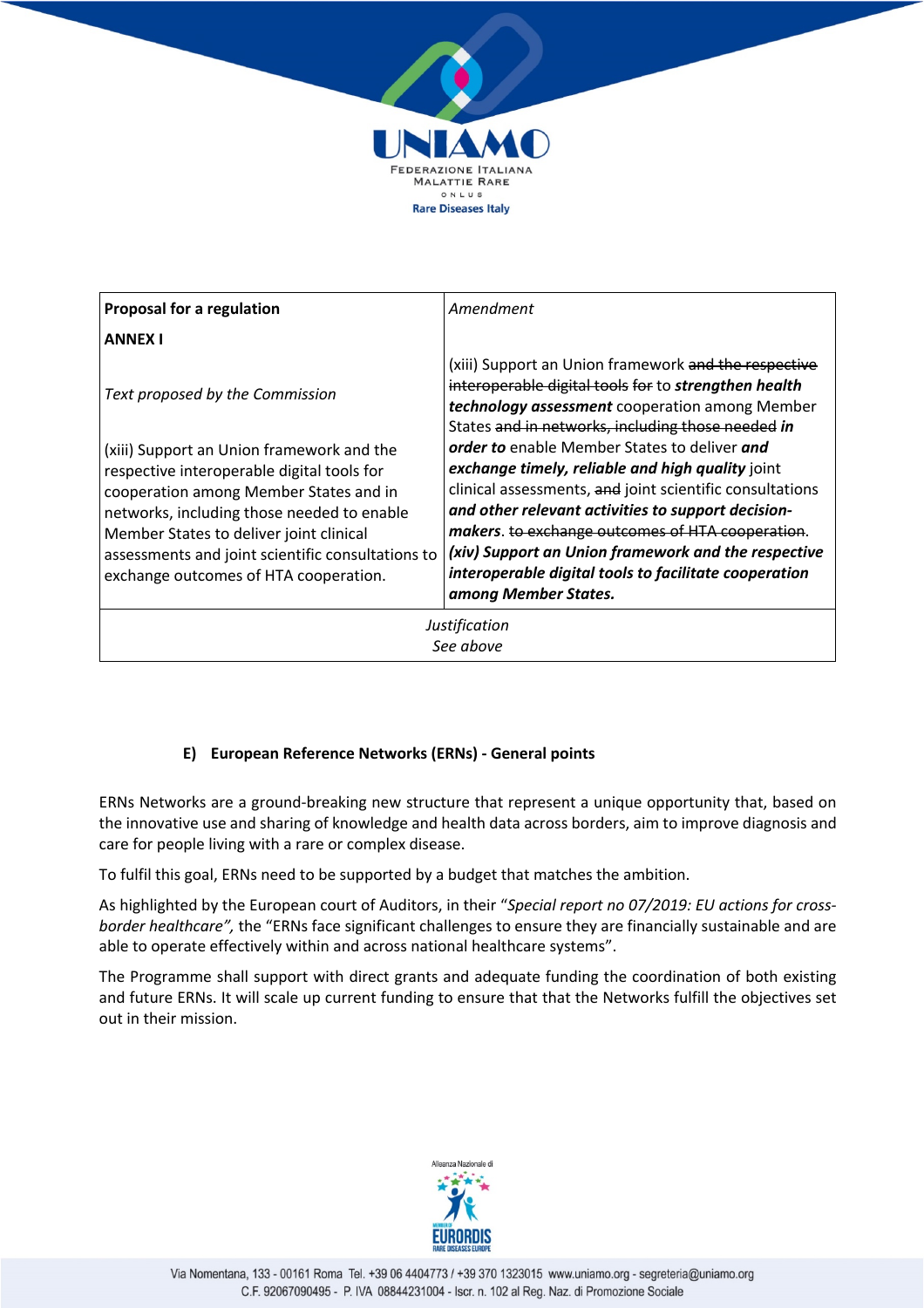

# **Proposal for a regulation**

**Recital (26)**

*Text proposed by the Commission*

Cross-border cooperation in the provision of healthcare to patients moving between Member States, collaboration on health technology assessments (HTA), and European Reference Networks (ERNs) are examples of areas where integrated work among Member States has shown to have strong added value and great potential to increase the efficiency of health systems and thus health in general. The Programme should therefore support activities to enable such integrated and coordinated work, which also serves to foster the implementation of high-impact practices that are aimed at distributing in the most effective way the available resources to the concerned population and areas so as to maximise their impact

*Amendment*

# **Recital (26)**

*The* Cross-border cooperation in the provision of healthcare to patients moving between Member States*, as established by Directive 2011/25, included the* collaboration on health technology assessments (HTA), and European Reference Networks (ERNs)*. Those* are examples of areas where integrated work among Member States has *already* shown to have strong added value and great potential to increase the efficiency of health systems and thus health in general*. Nevertheless, those areas are not yet developed, both in terms of European legislation, implementation and resources.* The Programme should therefore *aim at completing the full development and implementation of* such integrated and coordinated work *in those areas*, which also serves to foster the implementation of high-impact practices that are aimed at distributing in the most effective way the available resources to the concerned population and areas so as to maximise their impact.

# *Justification*

*The Amendment provides corrections and precision about the mentioned Cross Border Healthcare Directive, together with the link to the HTA and ERNs legislations, state of play, and necessary future developments under the support of this Programme.*

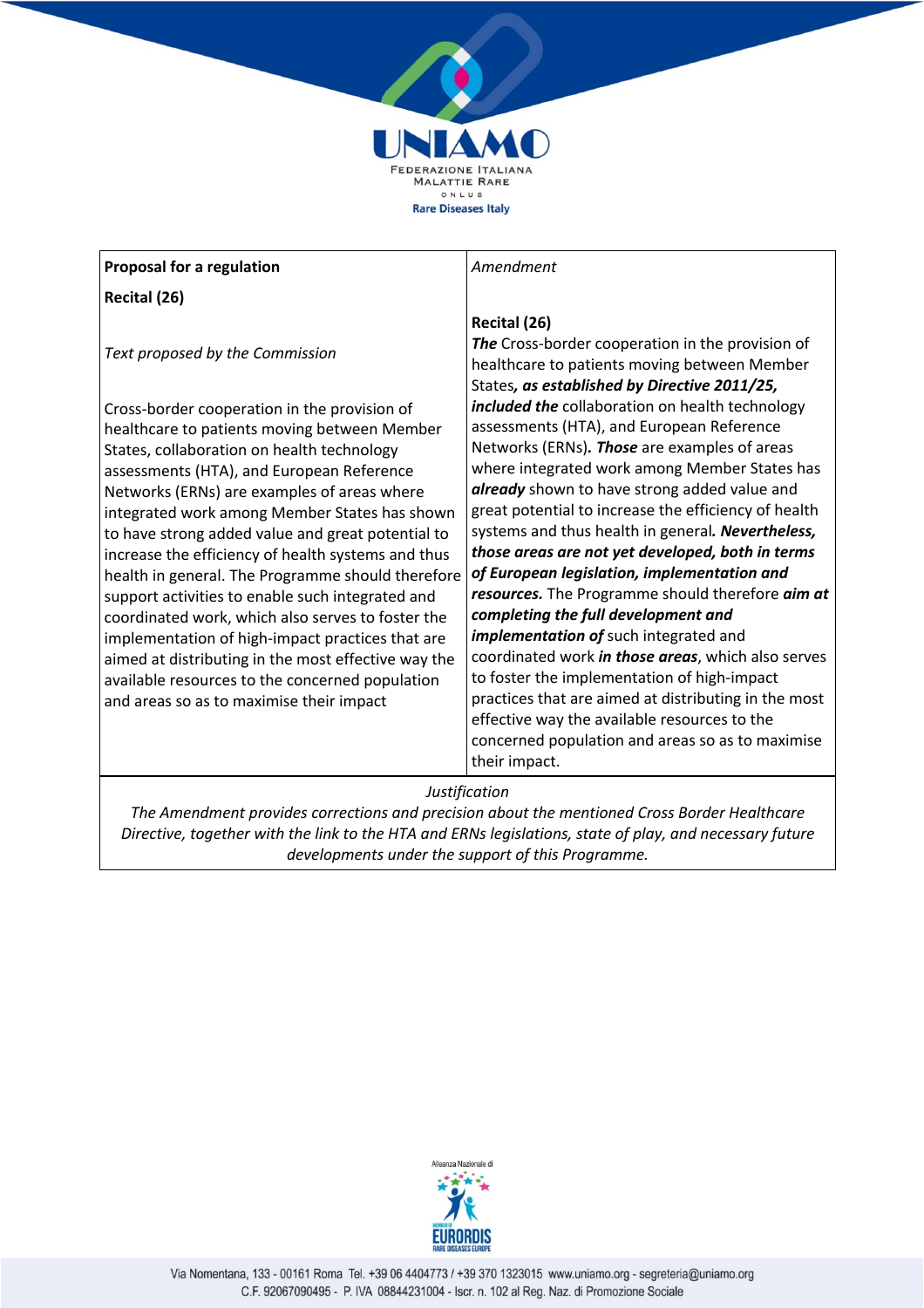

## **Proposal for a regulation**

**Recital (27)**

## *Text proposed by the Commission*

The ERNs, established pursuant to Directive 2011/24/EU of the European Parliament and the Council are virtual networks involving healthcare providers across Europe. They aim to facilitate discussion on complex or rare diseases and conditions that require highly specialised treatment, and concentrated knowledge and resources. As the Networks can improve the access to diagnosis and the provision of highquality healthcare to patients with rare conditions and can be focal points for medical training and research and dissemination of information, the Programme should contribute to the upscaling of networking through the ERNs, and other transnational networks. It should consider the extension of ERNs beyond rare diseases to communicable and noncommunicable diseases such as cancer.

### *Amendment*

# **Recital (27)**

The ERNs, established pursuant to Directive 2011/24/EU of the European Parliament and the Council16 are virtual networks involving healthcare providers across Europe. They aim to facilitate discussion on complex or rare diseases and conditions that require highly specialised treatment, and concentrated knowledge and resources. *ERNs are a ground-breaking new structure that represent a unique opportunity that, based on the innovative use and sharing of knowledge and health data across borders, aim to improve diagnosis and care for people living with a rare or complex disease. Therefore, the Programme shall support with adequate funding the coordination and collaborative activities of both existing and future ERNs through grants or other instruments that are fit for purpose. It will scale up current funding to ensure that that the Networks fulfill the objectives set out in their mission.*

As the Networks can improve the access to diagnosis and the provision of high-quality healthcare to patients with rare conditions and can be focal points for medical training and research and dissemination of information, *the Programme* should *also* contribute to the upscaling of networking through the ERNs, and other transnational networks. It should consider *the extension* supporting the creation of new ERNs to cover *beyond rare diseases to communicable infectious* diseases*, rare and complex pregnancies and rare and complex mental health diseases*, *and* non-communicable diseases, such as cancer.

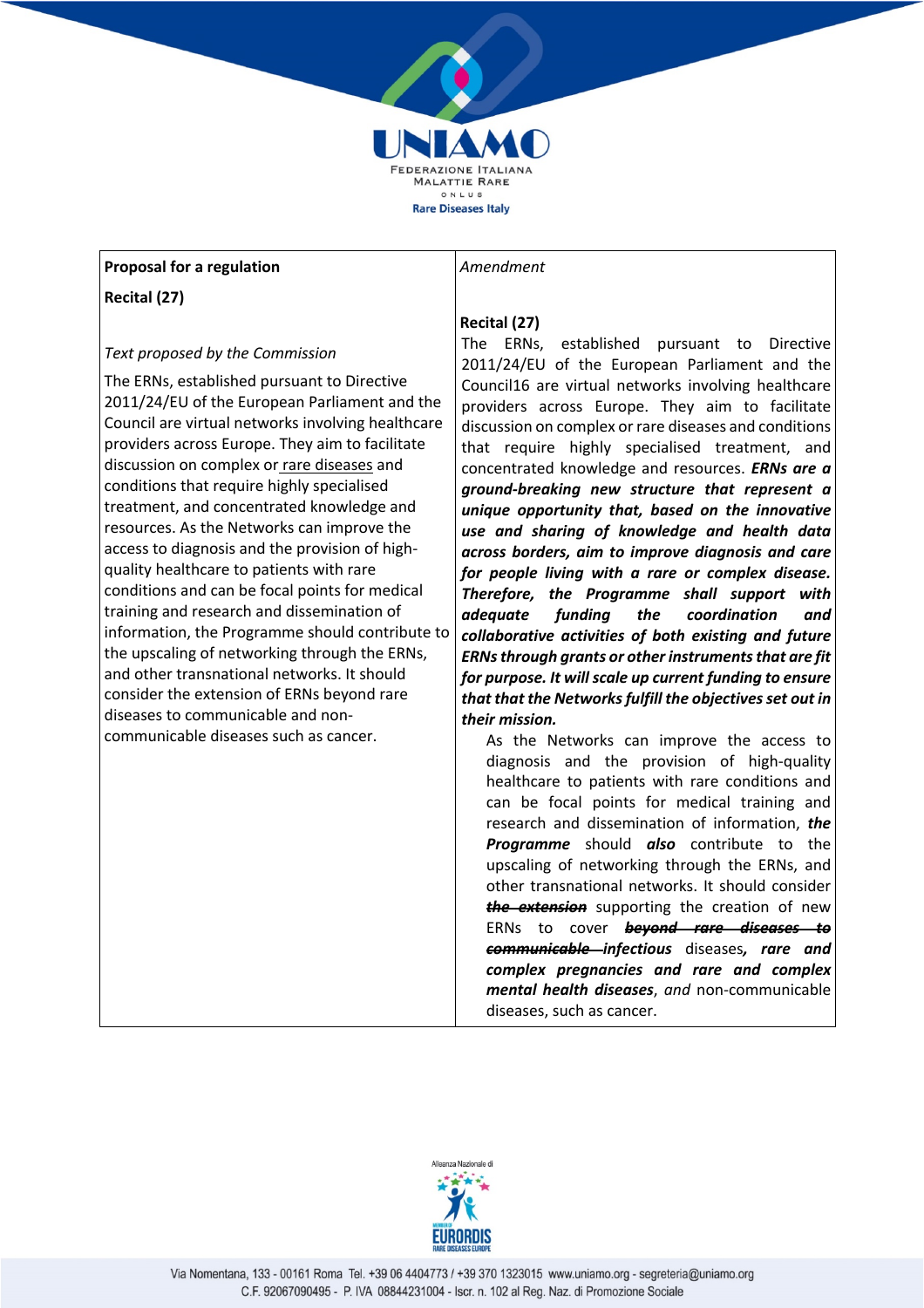

*ERNs are a ground-breaking initiative that make cross-border healthcare a more tangible reality for people with rare and complex conditions in Europe, while relying upon knowledge and data sharing across experts in EU countries. To fulfil their goals and be true to their mission, ERNs need to be supported by a budget that matches the ambition. As highlighted by the European court of Auditors, in their "Special report no 07/2019: EU actions for cross-border healthcare", the "ERNs face significant challenges to ensure they are financially sustainable and are able to operate effectively within and across national healthcare systems".*

*The Special Report recalls that each ERN coordinator currently receives €1 million over a period of five years in EU funding for administrative costs. A Commission survey of ERN coordinators in January 2018, to which 20 ERNs responded, showed that sustainability of financing is one of the top two challenges facing the ERNs. 17 of the 24 ERNs have included identification of other funding sources within their objectives or risk-mitigation strategies.*

*The public funds to sustain the ERNs operations should have a direct link and proportionate between size and scale of ambition and activities, through a 'cost and volume' model, combining a fixed payment for all Networks of the same amount regardless of size (structural costs, such as the staff of the project management team), complemented with an additional payment proportionately based to the size of the Networks (networking activities and logistics).*

*It is therefore of primary importance that each ERN is supported with increased funding that secure the Networks' sustainability in the long-term. Adequate funding is needed for coordination (structural costs) and also to support the development of networking/collaborative activities in the areas of care, training, knowledge sharing and research. The instruments used to channel this funding could be grants or any other instrument, but the important aspect is that the financial reporting is simplified to reduce the bureaucratic burden for the ERNs.*

*As for the scope of future ERNs, advanced discussions are taking place on the creation of ERNs on rare and complex mental health diseases, rare and complex pregnancies and infectious diseases. Finally, four existing ERNs are already covering rare cancers.*

# Article 14

6. Under the Programme, direct grants may be awarded without a call for proposals to European Reference Networks. Direct grants may also be awarded to other transnational networks set out in accordance with EU rules.

#### Article 14

6. Under the Programme, direct grants may *shall* be awarded without a call for proposals to European Reference Networks *and with a simplified financial and technical reporting system*. Direct grants may also be awarded to other transnational networks set out in accordance with EU rules.

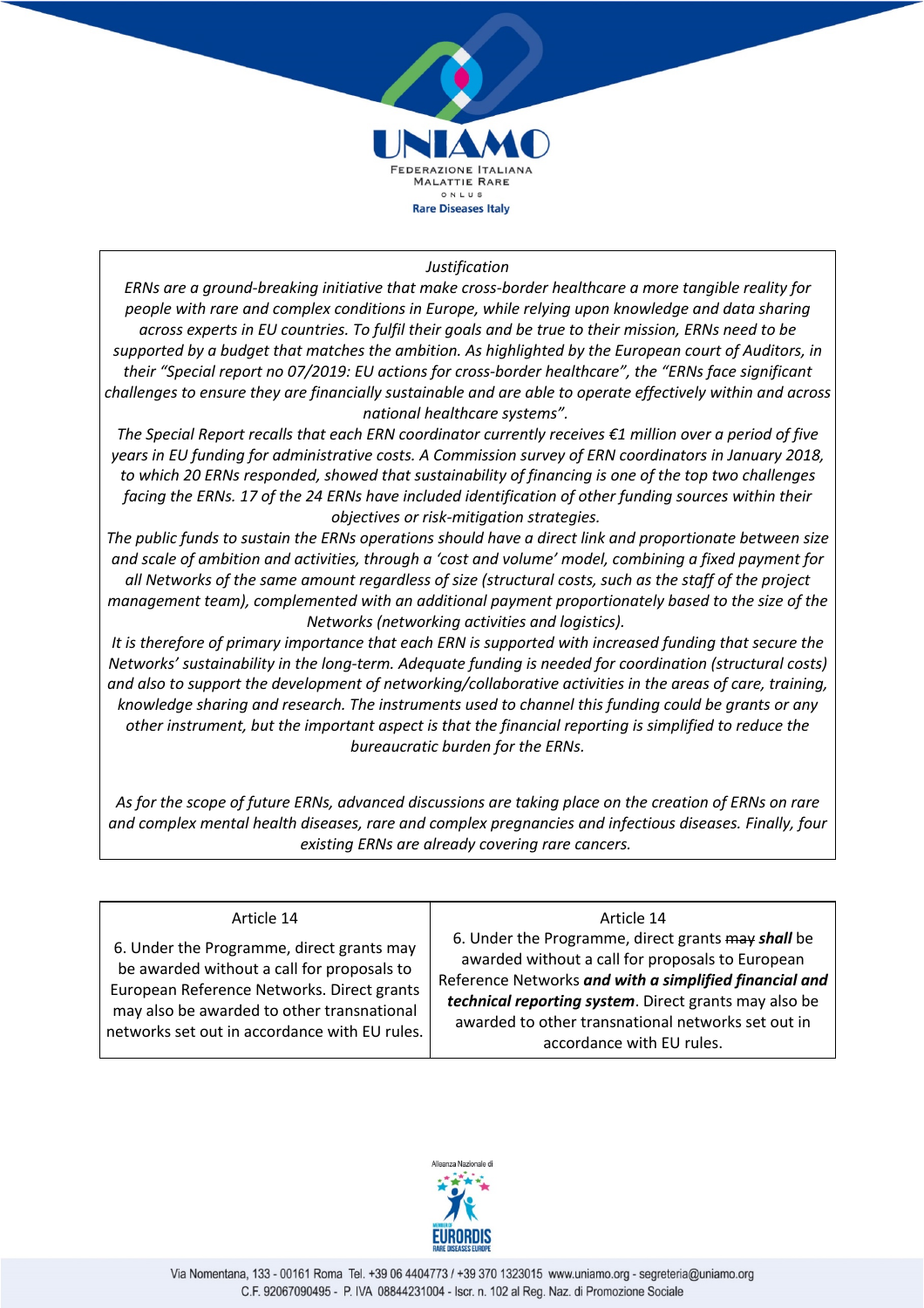

*As reported in the European Court of Auditors Special Report n° 07/2019: EU actions for cross-border healthcare, "ERN coordinators consider that participating in the numerous calls for proposals run by the Commission imposed significant administrative burden*". *In order to support the ERN initiative, whose EU added value is recognised in the Programme as well as their great potential to increase the efficiency of health system, it is important that the resources devoted to the functioning of ERNs are focused on core rather than purely administrative tasks.*

> *I. ANNEX II. Additional points about European Reference Networks (ERNs)*

European Reference Networks are a still at their infancy, as recalled in the Opinion by the Expert Panel on Effective Ways of Investing in Health, and they need to be strengthened in order to fulfil their ambition, as emphasised by the European Court of Auditors in their 2019 Special Report n°7. In order to achieve their objectives, ERNs require financial support to support not only their coordination, but also the numerous collaborative activities that the Networks are expected to perform. Moreover, their integration into national healthcare systems is still far from being achieved, yet it is essential to their success. Last but not least, all the above should be supported by a preliminary need-based assessment of the performance of the Networks in their first years of life.

Details of the proposed actions are provided below, with additional points that could be added to the report and related justifications:

## **1. Rare disease populations needs assessment and ERNs quality improvement**

• *fund a methodologically robust needs assessment study to capture the current needs and expectations of the rare disease population.*

Justification: To be effective and useful in assessing the impact of the Networks over time, the ERNs evaluation framework should be mapped against the relevant population needs that the Networks aim to address. Today our understanding of these needs is outdated and based on surveys that were conducted more than 10 years ago (EurordisCare2 and EurordisCare3).

• *Adequate funding to sustain the implementation of the ERNs continuous assessment, monitoring, evaluation and quality improvement system (AMEQUIS)*

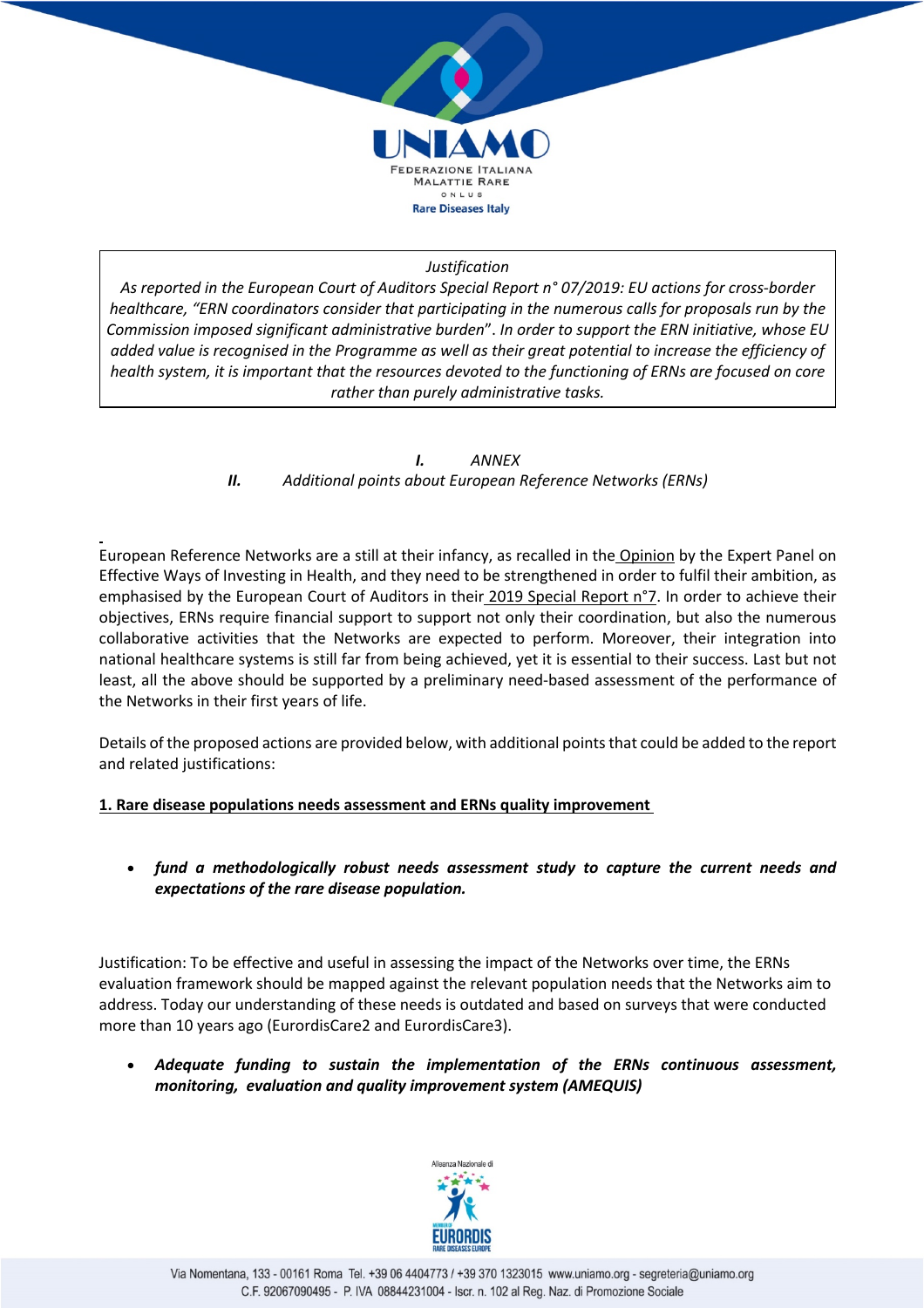

Justification: The Assessment, Monitoring, Evaluation and Quality Improvement System (AMEQUIS) will facilitate political and technical accountability by showing to what extent the ERNs deliver on their mandate, objectives and ambition to tackle the public health needs of rare diseases and reduce inequalities for EU citizens within and between Member States.

At the same time, developing and implementing a fully fledge and integrated quality improvement system that builds on different domains (assessment, monitoring and evaluation) is now critical to shift the ERN system from deployment to full operations. The system will facilitate a continuous learning and quality improvement cycle within the Networks day-to-day operational activities, while at the same time guaranteeing a high level of quality assurance of the Networks and its individual members.

# **2. A renewed push of national Rare Disease strategies and integration of ERNs into national health systems**

• *Support Member States in the revision of their rare disease national plans to enact the necessary financial and organisational arrangements to integrate effectively the European Reference Networks system into the national health systems.*

*Justification:* For the ERN system to deliver on its full potential, MS need to implement the necessary financial and organisational arrangements to effectively integrate this new system into their own rare disease healthcare systems. A new national planning process will strengthen MS individual approaches to RD and will force them to have an approach to rare diseases taking into consideration the lessons-learnt and the renewed focus on facilitating cross-border healthcare via the ERNs and beyond.

• *Support Member States in strengthening their Centres of Expertise for rare diseases to build the national health systems competencies to diagnose, treat and manage these diseases and at the same time increase the collective capacity and knowledge of the ERNs.*

Justification : Member States must strengthen the capacities of their Centres of Expertise to enable them to undertake the core functions set out in the EUCERD Recommendations. Enhancing the capacity of Centres of expertise is a win-win for both the Member States and the Networks; it will build the health systems competencies to address the needs of people living with a rare disease locally, while increasing at the same time the ERNs collective capacity and knowledge.

• *Support Member States in developing well-organised national networks of Centres of Expertise to pool resources and expertise at national level, provide a structure for patients and clinicians to* 

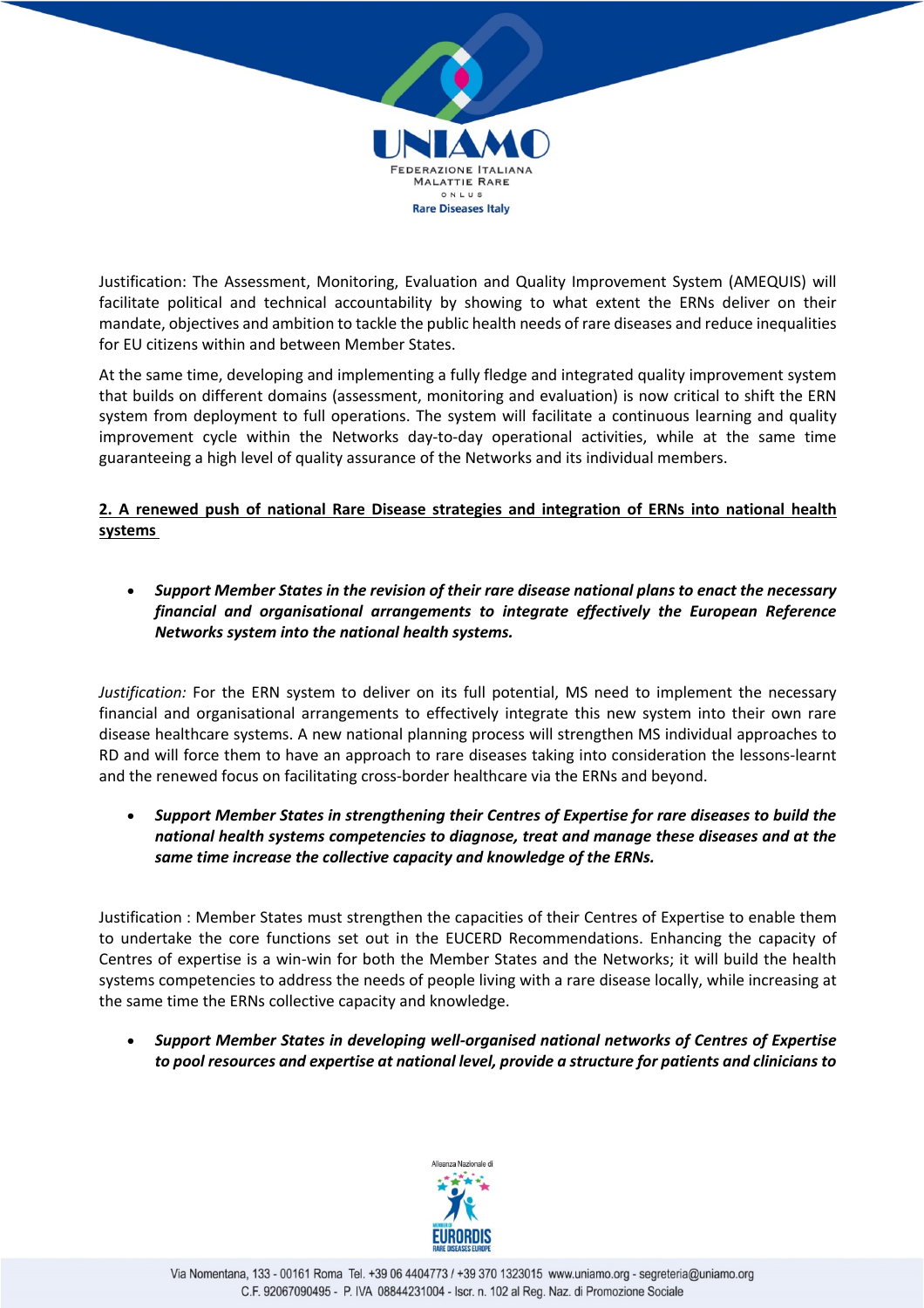

*work more closely across administrative boundaries and facilitate the integration and connection with the European Reference Networks.*

Justification : Ultimately, the same rationale that underpins the ERN system is also valid at national level: pooling together resources and expertise on rare diseases at national level, could contribute to improve the delivery of healthcare and reduce the disparities in access to care for RD patients that we see in some Member States. At the same time, well-organised national networks for rare diseases complement, streamline support and connect national healthcare systems and the efficient operations of ERNs (which should complement but never unnecessarily replace national pathways for patients). National networks of Centres of Expertise would also reduce the weight of membership under the Networks, making them more streamlined and manageable.

• *To advance the integration of ERNs into national health systems, the Programme will support the organisation of national multi-stakeholders workshops on integration to stimulate local discussions, as well as the development and implementation of the set of policies, rules and procedures required to anchor the ERN system to the national level.*

Justification : The ERN Board of Member States Statement on Integration and EURORDIS Recommendations on the Integration of European Reference Networks into National Health Systems, set out clear, concrete actions in five areas – i. Member State support; ii. Development of national networking between ERNs members and local healthcare providers; iii. Defining the referral pathways to HCP Members and to the ERNs; iv. Using the Networks´ activities and products – guidelines and consensus statements, training webinars, virtual consultations etc.; and v. Development of national care pathways for rare diseases. Each Member State needs to define its action plan and allocate resources to progress in these 5 areas.

# **3. Cross-ERN collaboration and multi-disciplinarity at ERN level**

• *Earmark funding to create effective and permanent mechanisms to build cross-ERNs collaboration to address the multi-systemic needs of rare diseases and to facilitate diagonal networking between different specialities and disciplines.*

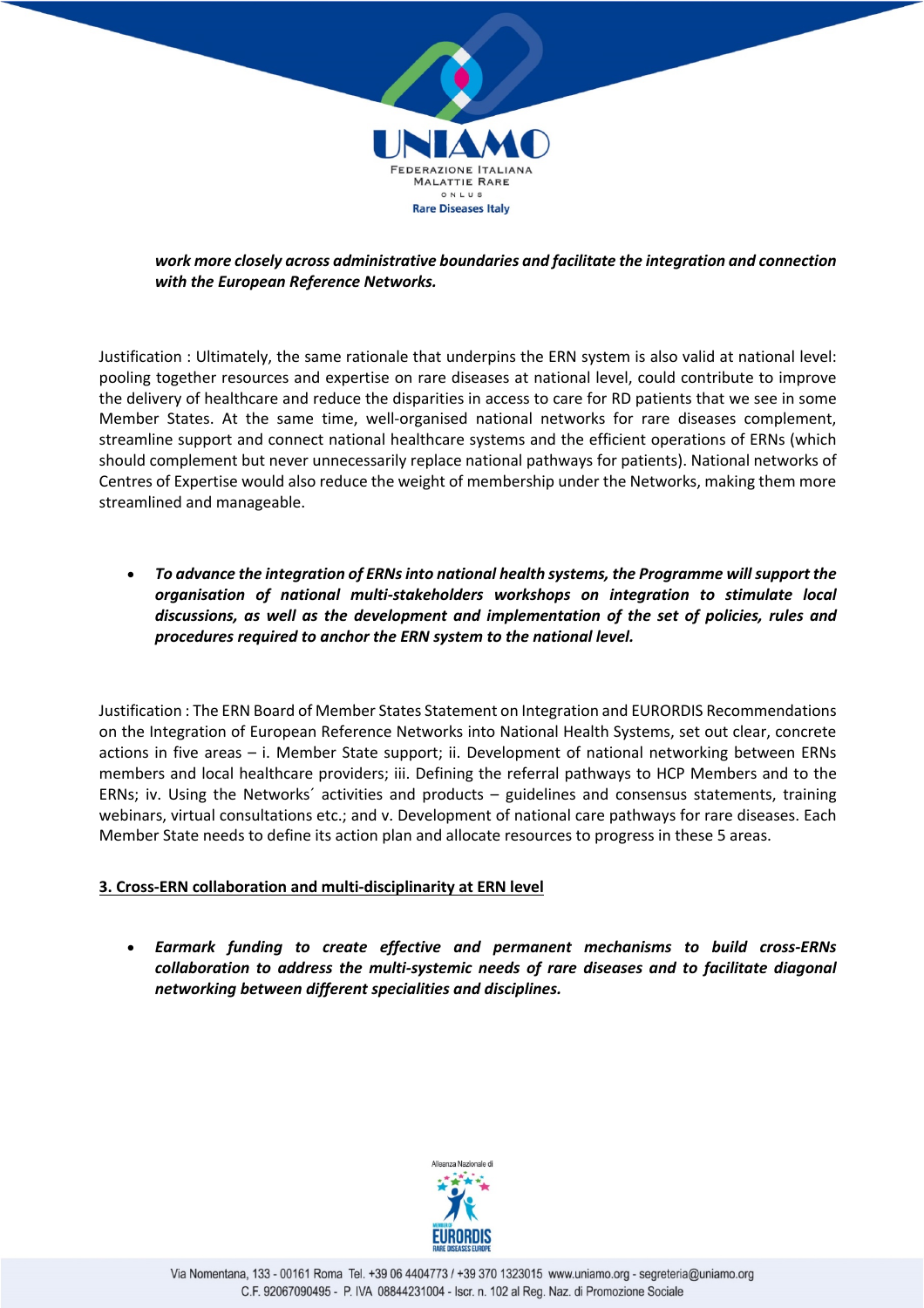

Justification : Regular cross-ERNs collaboration is not yet well established. A main priority over the five next years should be to create effective and permanent mechanisms to build cross-talk between the different Networks and cross-ERN working to address the multi-systemic needs of most rare diseases.

Likewise, multi-disciplinary collaboration at Network level is practically inexistent and this is preventing the Networks to deliver on their full potential. The multidisciplinary collaboration that exists at the level of the expert centres must be transferred to the ERNs discussions and activities through the active participation of other specialists and professionals (social workers, physiatrists, psychologists, physiotherapists etc,) in the collaborative activities and meetings. All Networks should have in place the mechanisms to integrate health professionals from other disciplines and should be running multidisciplinary collaborative activities on a regular basis, including developing decision support tools, research, education and training.

## **4. ERNs Collaborative Activities: Care, Knowledge Sharing, Training and Education and Research.**

**Care**

• *Adequate funding to consolidate and expand the ERN model of cross-border healthcare by securing the provision of a range of clinical services through different channels, including online second opinion and specialist advice for patients on treatment and management and virtual « online out-patient » clinics.*

Justification : Consolidating the provision of cross-border healthcare services by the ERNs will require financial resources to develop the organisational aspects (clinical governance, pricing and reimbursement models), provide the technical means and address the privacy and ethical aspects linked to the provision of routine cross-border healthcare by online means.

## **Knowledge Sharing**

• **The Networks need additional direct funding for a common Clinical Decision competence centre to support further the revision and development of clinical practice guidelines and consensus statements.**

Justification: The ERNs should be supported to develop a library of evidence-based guidelines and expert opinions that cut across the whole care pathway from diagnosis to long-term follow up for all rare diseases included in their operational scope. A common dedicated 'in-house' Guideline office should provide support on selected functions such as literature review and methodological training in the

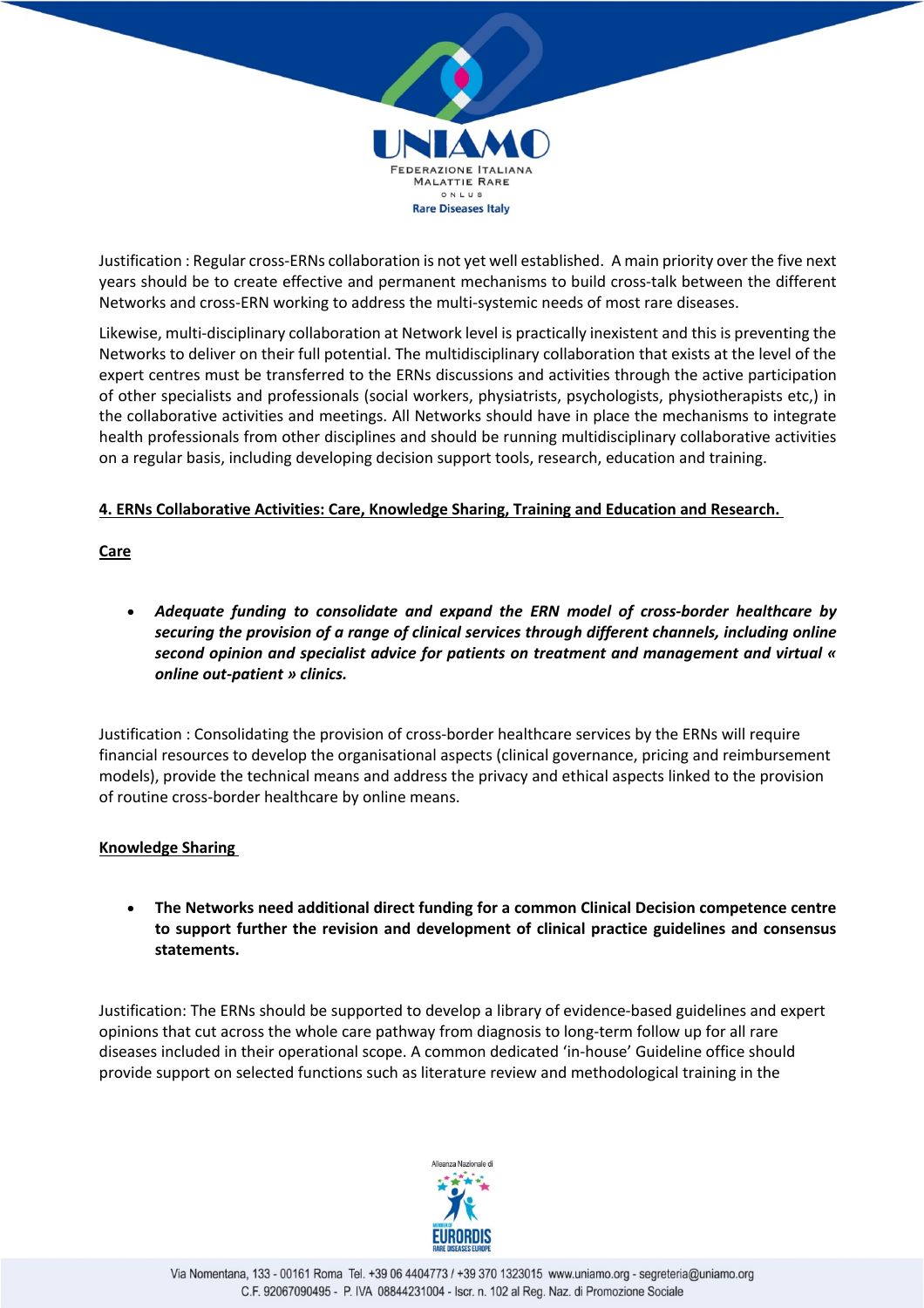

assessment and endorsement of existing guidelines and consensus statements and the development of new clinical decision support tools.

• *Funding to promote the use of digital technologies in clinical practice to assist clinicians in making diagnosis and treatment decisions, risk-adjust the care pathway and help to optimise care coordination.*

Justification : Adoption and uptake of clinical decision support tools and clinical pathways by clinicians across all MS will be one of the measures for success of the ERNs. In this way, the full collective knowledge and expertise of the ERNs will translate into the delivery of quality clinical care for all patients living with a rare or complex condition regardless of where they live. However, developing scientifically accurate, evidence-based clinical decision support tools is the first step. There are different barriers for the uptake of clinical guidelines by clinicians including the way the information is transmitted. Digital tools can help bring that information to frontline clinicians and to assist them in their decisions. Additionally digital technologies can also use the data collected on health outcomes to improve care delivery by risk adjusting the care pathway and of course by facilitating the communication and coordination of care.

• *Additional investment to improve and further develop the ERN registries.*

Justification : The quality of the ERNs registries is the cornerstone of the ERNs structure that will unleash the potential of knowledge sharing to improve the quality of care for people living with a rare disease. An integrated ERN registry infrastructure essential (i.e. common rules on data collection, standards, access policies, etc.) is also to build the integrated quality improvement system envisaged in the ERNs Assessment, Monitoring and Evaluation Quality Improvement System (AMEQUIS).

• *Support for the ERNs in identifying and collecting patient-centered outcome measures, including clinician-reported outcomes, performance outcomes, patient-reported outcomes, patientreported experience and biomarkers as well as the refinement or development of new measurement instruments to fill the gaps where needed.*

Justification : Over the next years all Networks should be collecting on a regular basis outcome measures. Benchmarking these outcome measures, is critical to facilitate continuous improvement and learning from differences in clinical practice of Members within the Network. Expert centres should increasingly share their outcomes and analyse the differences in clinical practice to further develop the evidence base for care and management of each rare disease. At the same time, as part of their collaborative research activities

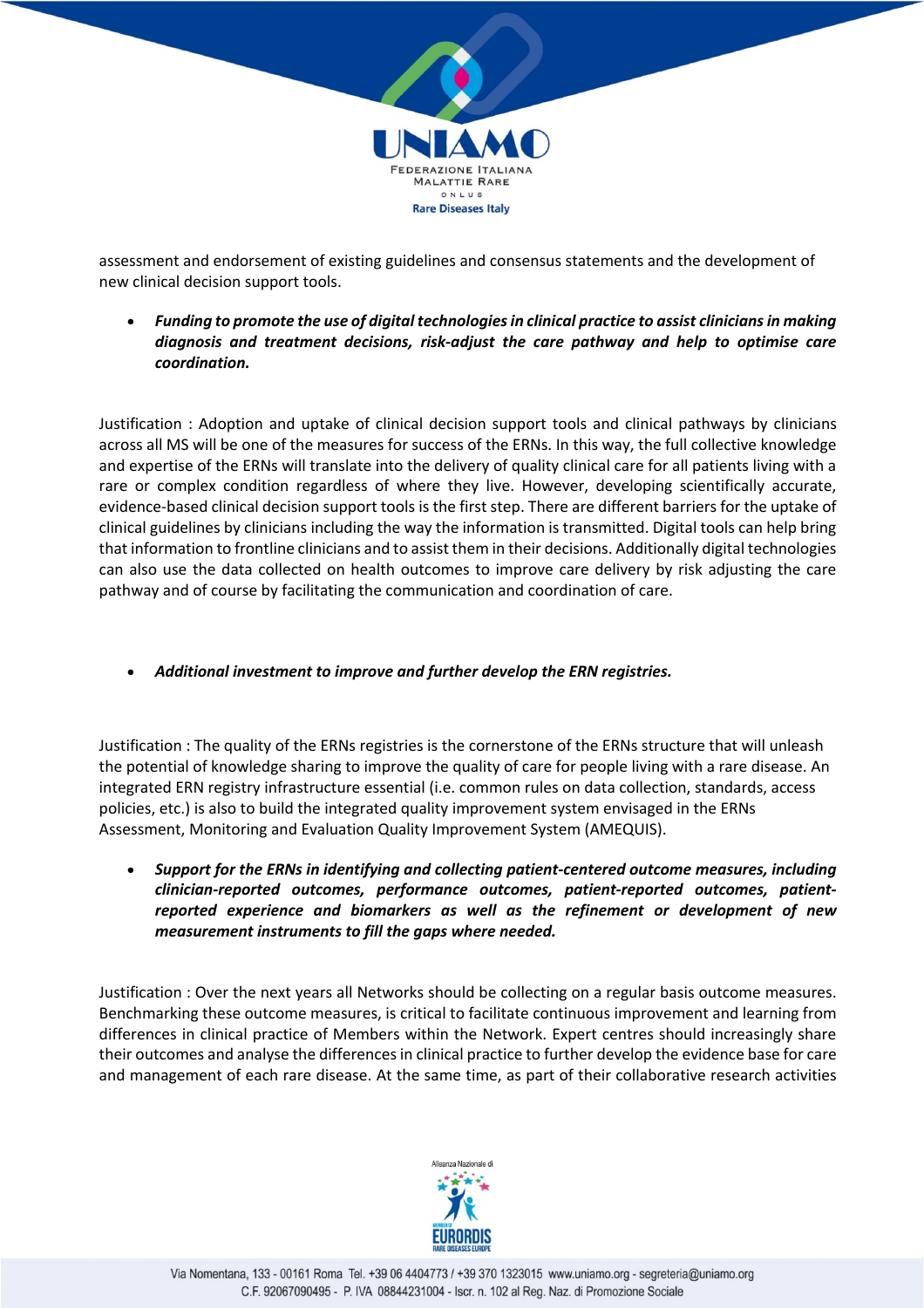

ERNs will need to identify and collect outcome measures to include in clinical trials and other research activities to assess the effectiveness of treatments.

## **Education and Training**

- *Additional financial, administrative, and technological support to develop integrated educational programmes, combining online and face to face trainings and including trainings in areas that have so far been neglected such as:*
- *training activities for patients and their families (empowering patients and families for self-care and management)*
- *clinical governance (emerging clinical best practice, evidence-based case, clinical audit and medical errors)*
- *supra-specialised healtchare training – such as innovative surgical techniques, etc.*
- *training for GPs and other specialists on rare diseases*

Justification: With the weight of ERN Members coming from the 5 largest Western European Member States, these centres have the opportunity and responsibility to secure increased knowledge and share their expertise with health professionals throughout all EU Member States. These activities can significantly contribute to build the EU health systems capabilities and position the EU as a global leader on rare diseases. For the Networks' experts to share meaningfully their knowledge and support the development of the local health care systems capabilities additional funding and support is required in this area. Currently funding opportunities remain restricted to grants for short-term exchange of medical professionals. The ambition (and potential) for the Networks to promote and deliver medical training and education activities **along the chain of care in** all Member States remains yet to be fulfilled. Significant increased support, resources and e-training tools are needed to unlock this potential and support the development of local healthcare systems competencies in rare and complex diseases.

#### **ERN Common Data Management Center**

• *Development of a common data management center to support ERNs in all aspects related to data collection, curation and data management as well as providing technical and project management support for all the Networks.*

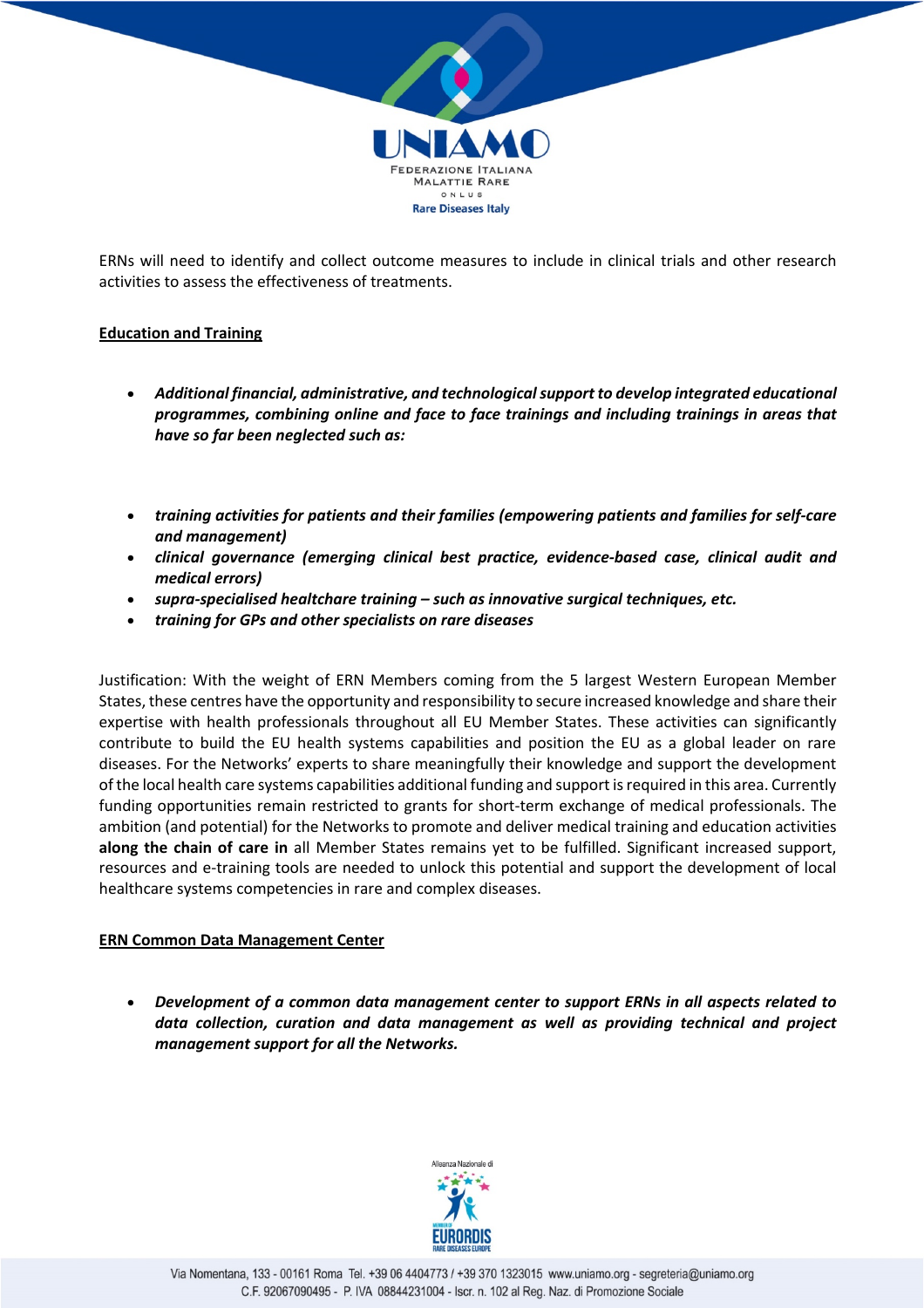

Justification: The data needs of the ERNs are bound to grow over the next years. Adequate support and governance in this area is required to match the ambition of the Networks. Specifically, this common infrastructure would provide data services such as common data collection protocols; data curation services; data management and data analytics tools and services; cloud computing services and engineering support; health data governance framework and policies and ethics oversight. Additionally, to streamline the implementation of data-related projects and aggregate demand, a dedicated project team will provide technical expertise and expert advice to the ERNs (for example on data collection and analysis, statistics, epidemiology, etc.). This team could also include project managers with experience in health IT projects that would implement common methodologies for change management and user engagement and liaise with the ERNs HCPs IT teams to be the bridge between these and the service providers of the projects in which 2 or more ERNs will be involved.

## **Research**

• *Funding to support individual Networks to study a minimum of five diseases to develop natural history studies to get ready for clinical testing and improve their chances to secure funding to develop clinical trials.*

Justification: To secure progress of ERN collaborative research activities in the short term, each ERN should agree on very specific commitments around the development of strong natural history studies that provide insights into the causes and progression of the diseases, ways to measure outcomes of treatments and biomarker studies.

• *Funding to support the creation of Clinical Research Networks for collaborative research and excellence within the ERNs, the Programme should fund the deployment of services in 4 core areas: clinical research services, data management, engagement and dissemination services and administrative support.*

Justification: The Coordination and Support Action funded by the H2020 programme to support the creation of Clinical Research Networks, should lay the ground to set up the core services in the 4 areas: Additional funding is required to gradually deploy the core services so that they will be fully operational in 2025. Specifically, each core service will include: